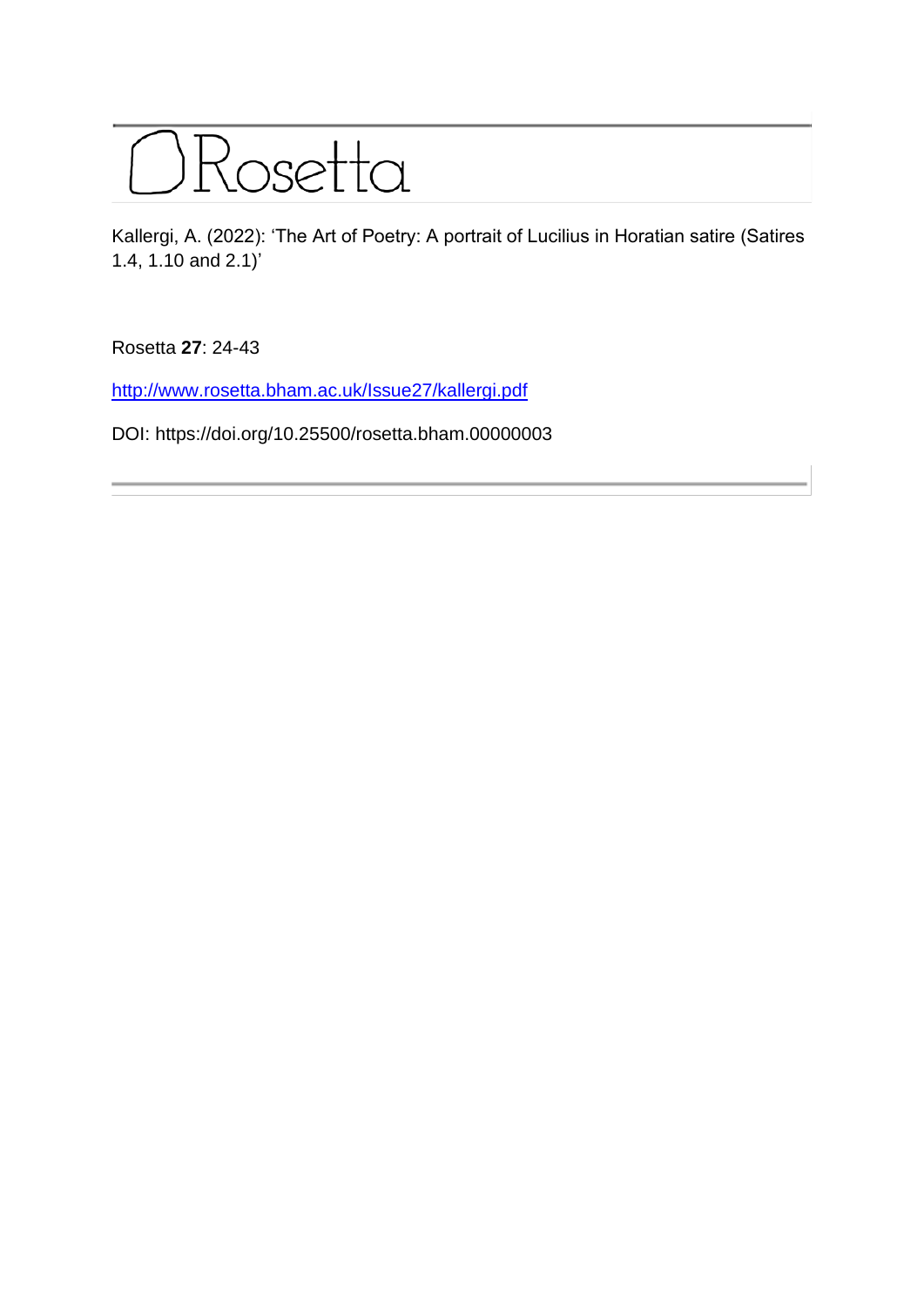## **The Art of Poetry: A portrait of Lucilius in Horatian satire (Satires 1.4, 1.10 and 2.1)**

*Dr. Anthofili Kallergi* (University of Thessaly)

## **Abstract**

The aim of this paper is to study three of Horace's most characteristic Satires: 1.4, 1.10, and 2.1. These are programmatic and constitute the poet's literary manifesto about the art of poetry. They also focus on the basic principles of his own satirical writing, as compared to earlier literary tradition. More specifically, in 1.4 he rebukes Lucilius' satire, while in 1.10 he recognises his contribution to the shaping of the genre. Also, in 2.1, Horace chooses Lucilius as an exemplary poet who portrayed his life in his work. Therefore, he emphasises the virtues of his predecessor's writing and points out his personal devotion to writing satirical poetry. Moreover, in 2.1, the poet cites all the motifs that prevail in the 1st book of his *Sermones*, but at the same time he highlights the literary goals of the 2nd. The paper also focuses on Horace's *ars saturica* in these three poems and presents them as an essay on poetics, an element that has been discussed to a smaller extent by previous scholars.

Keywords: Lucilius, art of poetry, satire, Horace

\*\*\*

The purpose of the present paper is to shed light on the portrait of Lucilius in Horatian satire as discussed by previous scholars.<sup>1</sup> Horace's Satires 1.4, 1.10 and 2.1 are programmatic and constitute his literary manifesto about the art of poetry, focusing on the basic principles of his own satire as compared to earlier satirical tradition.<sup>2</sup> In addition, they serve as praise and rebuke to Lucilius' satire. Nevertheless, although he used one of his predecessor's metrical choices, the dactylic hexameter, he managed to differentiate himself significantly in terms of style and theme.<sup>3</sup>

<sup>1</sup> See Freudenburg 2005: 1-7 and 2004: 100-108, Muecke 2005: 33-37, as well as Oliensis 1998: 17- 63 for further details.

<sup>2</sup> See also Freudenburg 2004: 15-23 and 27-44.

<sup>&</sup>lt;sup>3</sup> For the Latin texts, the version from LOEB of Fairclough (1929) is used.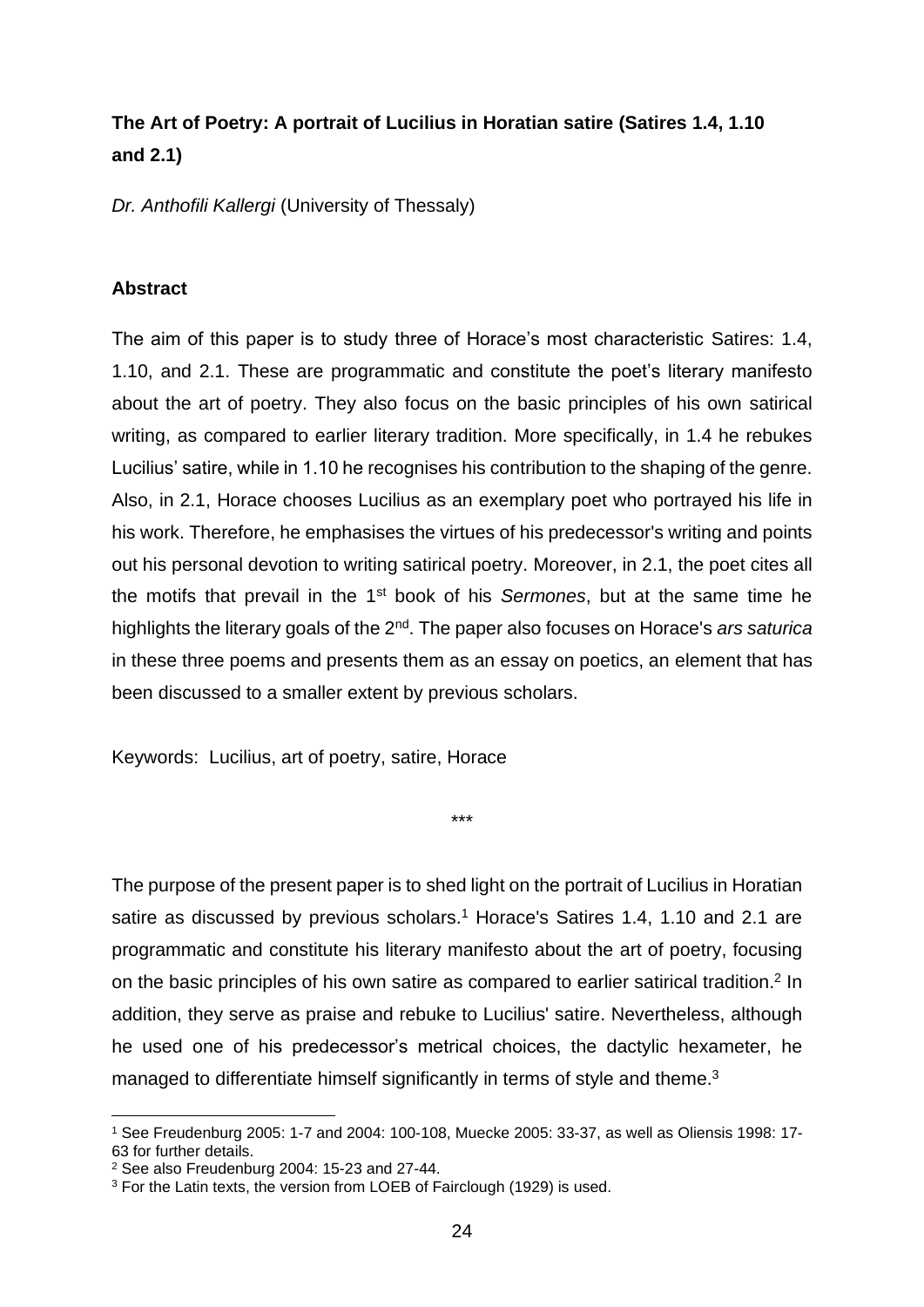With regard to earlier scholarship, Schlegel (2000) examines the use of Horace's satiric *persona* in relation to Lucilius and concludes that he is included in Horace's satiric project as a contradictory figure, against whom the poet can appear both moderate and restrained poetically and morally. She also believes that he uses Lucilius' failings as a poet to distinguish himself as a satirist from this commonly recognised master of the genre.

Moreover, Muecke (2005) focuses on generic continuity between the satires of Ennius and Lucilius, without elaborating on the intertextual dialogue with Horatian poetry. Harrison (1987) however, analyses lines 30-34 of Satire 2.1, with intention to state that the portrait of Lucilius in 2.1 echoes that of poems 1.4 and 1.10; he also proves that satire, according to Horace, does not belong to the grand literary genres. As stated above, Harrison elaborates only on these lines in relation to some fragments from 1.4 and 1.10, without including a complete analysis of all the literary manifesto that can be found in these three Satires.

Given the above, as it is clear that there is still room for more work in this area of scholarship, this paper aims to examine in detail three of Horace's most significant Satires (1.4, 1.10 and 2.1), which focus on the basic principles of his own satirical writing. It also focuses on Horace's *ars saturica* and presents these poems as an essay on the composition of poetry, an element that has been discussed to a smaller extent by previous scholars. As a result, this paper builds on material and methodology from the fields of classical philology and through an extensive dialogue with the existing bibliography of previous scholars, it will examine the poet's statements about the art of poetry under a new perspective.

In Satire 1.4, Horace states that he is inspired by Lucilius, as he criticises the human vices already mentioned in 1.1-1.3. However, his aim is not personal abuse, as in the case of the representatives of Old Comedy ('Eupolis atque Cratinus Aristophanesque poetae / atque alii, quorum comoedia prisca virorum est *–* Eupolis and Aristophanes and Cratinus and other poets, among the men who represent Old Comedy), and does not resort to criticise by name well-known personalities of his time ('cum libertate notabant*' –* marked them freely). In addition, in lines 6-8 he comments that the style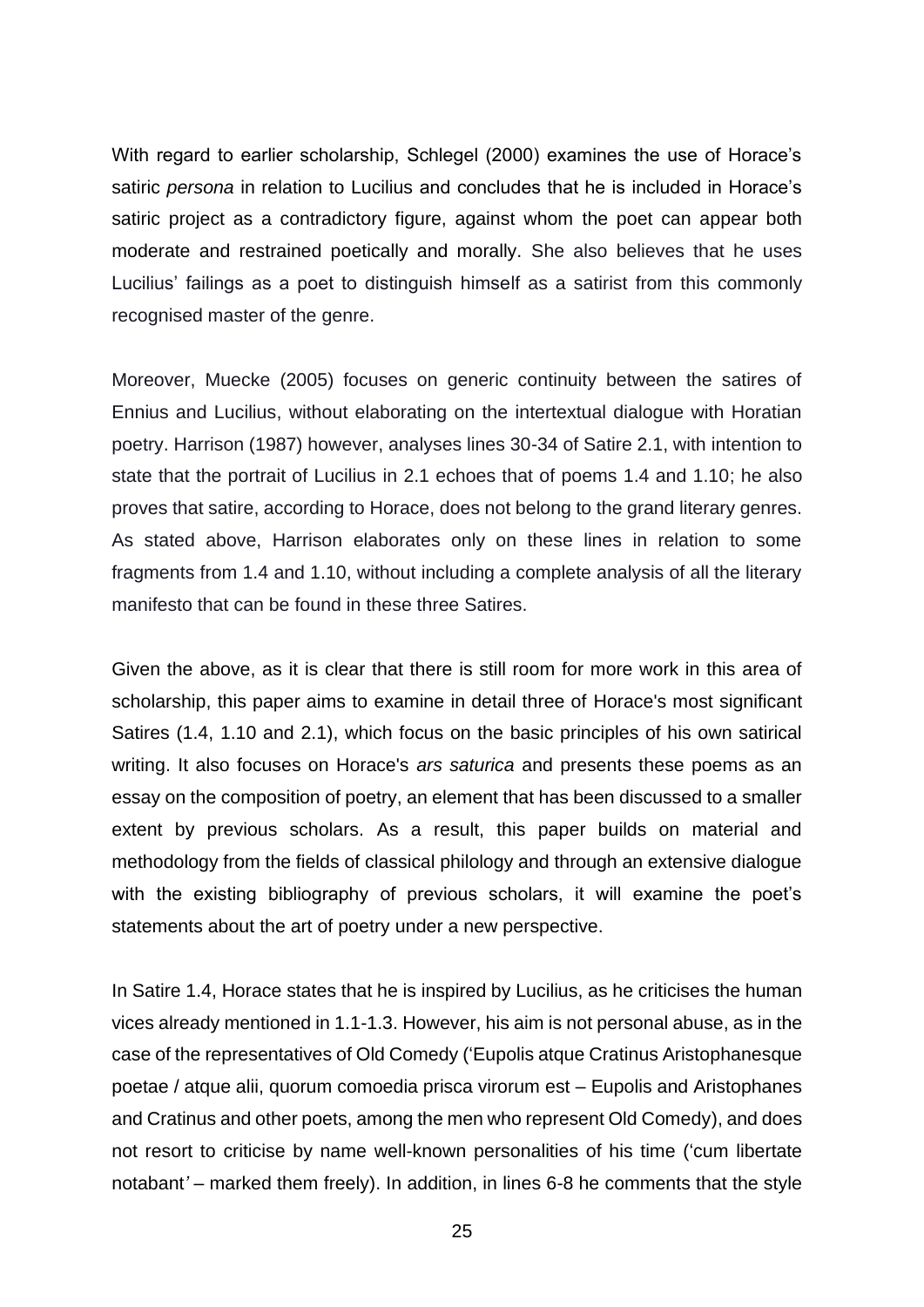of the latter was uncouth and rough ('durus')*,* while he was also known for his lack of stylistic refinement and the consequential prolific output, but not for the quality of his lines:

hinc omnis pendet Lucilius, hosce secutus, mutatis tantum pedibus numerisque, facetus, emunctae naris, durus conponere versus.

Lucilius derives from all these men, as a follower who only changed rhythm and metre: funny with a sensitive nose, but rough as far as the composition of the verses is concerned. 4

In contrast, Horace's poetry will be characterised by stylistic refining and polishing (Hellenistic and neoteric principles of the *labor limae*), <sup>5</sup> while he presents a new, milder satire in a more refined style. In other words, Horace's novelty is the use of a Callimachean-inspired style in developing satirical themes, which Lucilius treated with less refined poetics. In fact, the satirical poet calls himself a bit too negative and a 'lowly spirit of rare and scanty speech'<sup>6</sup> (lines 17-21). Nevertheless, he is not well received by the public, since he decries human faults (*vitia),* such as avarice and ambition (*avaritia* and *ambitio*, 17-21):

di bene fecerunt, inopis me quodque pusilli finxerunt animi, raro et perpauca loquentis; at tu conclusas hircinis follibus auras usque laborantis, dum ferrum molliat ignis, ut mavis, imitare.

Thank the gods I'm a man of few ideas, with a poor and weak spirit one who speaks only rarely, and then says little; but if it's what you prefer, then you imitate air shut in goat-skin bellows and you labour until the fire melts the iron.

In fact, I believe that in 1.4 Horace acknowledges the ideological affinity of his work with Old and New Comedy, Archilochus' iambs, Callimachus, and Lucilius,<sup>7</sup> but tries

<sup>4</sup> The translations of the Latin texts are my own. I wish to express my gratitude to Gregoria Dama (translator of English language) for her suggestions and her insightful feedback.

<sup>5</sup> For the intertextual dialogue of Horace with Hellenistic poetry, see Thomas 2007: 50-62.

<sup>6</sup> Fairclough 1929: 49.

<sup>7</sup> For further reading concerning the interaction between Horace and his Latin and Greek satiric models, see also Cucchiarelli 2001.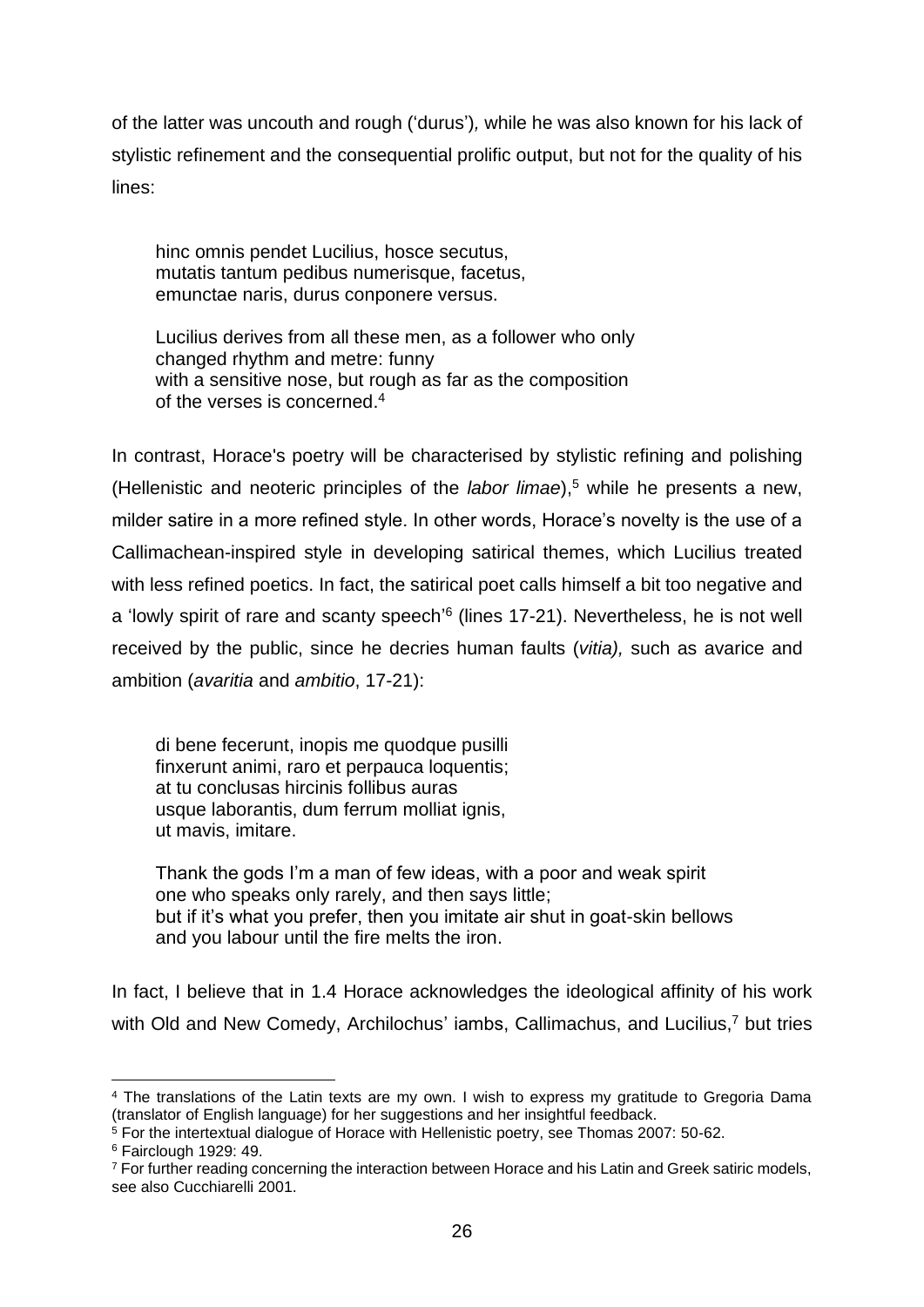to differentiate himself from his predecessors and lead his satire to different paths that are more appropriate to the goals of his poetry (lines 17-21), as well as to the political and social conditions of the time he writes. After all, according to Horace, the new regime of Rome, where satirical poetry flourishes, does not allow the existence of a satire using freedom of speech (*libertas*),<sup>8</sup> but on the contrary promotes the genre as abhorred, an element also highlighted in line 24 of 1.4 ('quod sunt quos genus hoc minime iuvat*'* - since there are some who take little pleasure for that genre).

In 1.4 Lucilius, mentioned by name for the first time in *Satires*, is noted for the harshness of the language he used in his poetry in order to rebuke writers, politicians, and high-ranking personalities, living or dead. The targets of the poet's censure were not usually enemies of the state, but foes of his friends, especially of Cornelius Scipio Emilianus, a well-known Roman general and statesman and a leading figure in the destruction of the city of Carthage in 146 BC. <sup>9</sup> Therefore, his voice is that of an assertive aristocrat, interested in the political affairs of his time, appearing also as a commentator and critical observer of various affairs. <sup>10</sup> Horace himself alludes to the satirical poet's role in earlier tradition as a person who exercises censorship against higher echelons through the names of the ancient comedy writers he chooses, alluding to the word aristocracy (Eupolis, Cratinus, and Aristophanes). In the words Eupolis, Cratinus, and Aristophanes in line 1 ('Eupolis atque Cratinus Aristophanesque poetae'- Eupolis and Cratinus and Aristophanes, the poets) there are the words *polis, state* and *ἄριστος* as their first or second compound. <sup>11</sup> In fact, those three comedy writers were rivals; therefore, in this case, they are referred in combination with Lucilius in terms of differentiation from Horace, not similarity. 12 Their common element is the fact that Horace's way of writing is very different from theirs, as he distinguishes himself from the tradition and establishes a new type of

<sup>8</sup> Gowers 2012: 148.

<sup>9</sup> Freudenburg 2004: 19.

<sup>10</sup> Freudenburg 2004: 19.

<sup>11</sup> According to Freudenburg 2004: 20, 'Traces of that legend can be heard to emanate from the opening lines of S. 1.4, where notions of high aristocracy, and deep political engagement, both assumed in the 'poet as censor' metaphor, are cryptographically figured into the impressive set of names that begins the poem, the most famous of Greek comedy's 'real Romans': Eu-polis, Crat-inus Aristo-phanesque. But given that this was the dominant, overbearing paradigm for the interpretation of Lucilius in Horace's day, it is hard to see how Horace would have us believe that his poems belong to the same tradition in anything other than a tangential way.' See also Gowers 2012: 153.

<sup>12</sup> Hooley 2007: 48.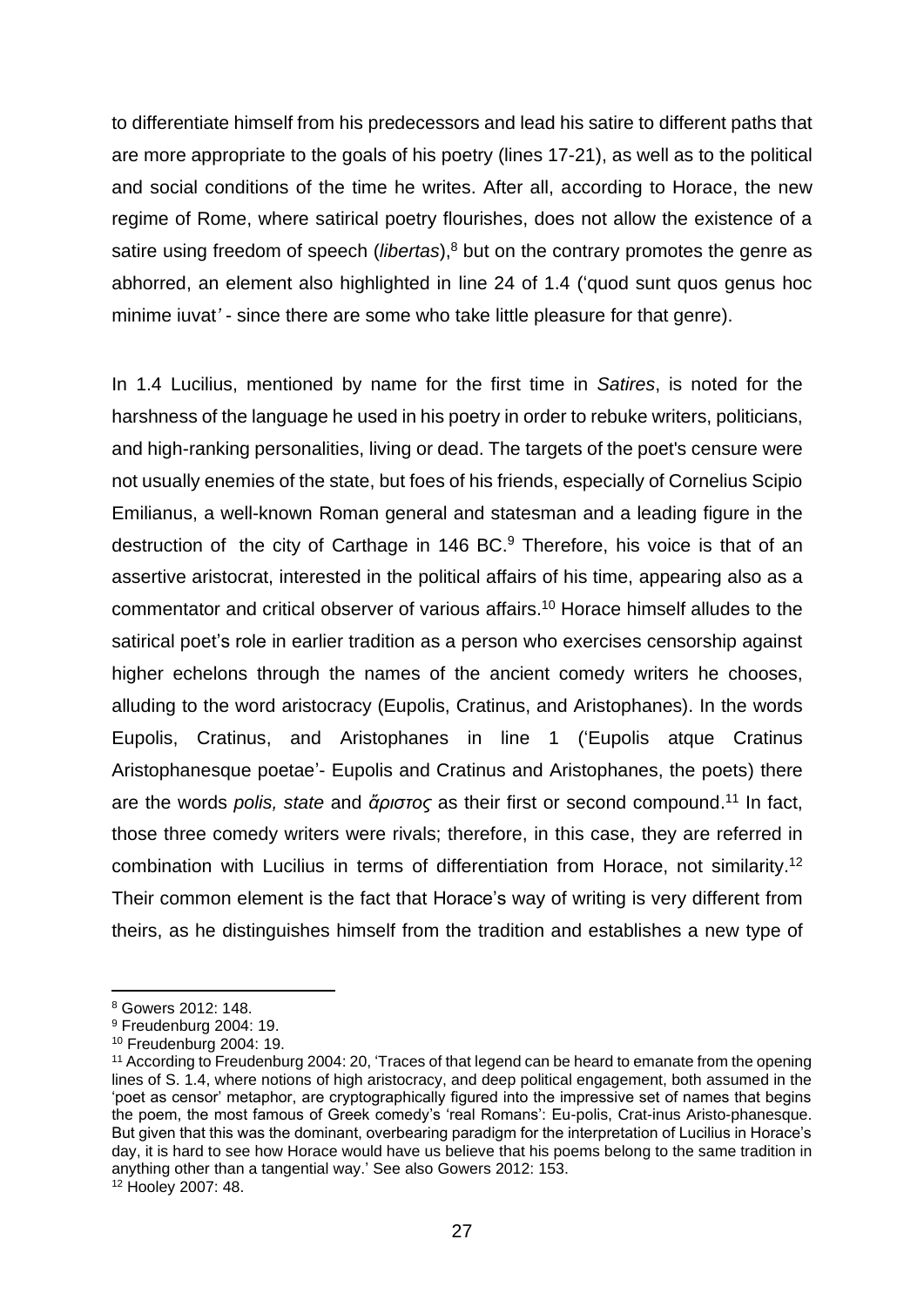satire, breaking free from the Old Comedy of ancient Greece and the previous satirical poets.

In addition, in lines 21-25 the satirical poet clearly expresses for the first time his thoughts on poetry, in order to criticise the formal literary tradition of the genre and its representatives:

beatus Fannius ultro delatis capsis et imagine, cum mea nemo scripta legat, volgo recitare timentis ob hanc rem, quod sunt quos genus hoc minime iuvat, utpote pluris culpari dignos.

Lucky is Fannius, who offers his books and a bust unasked, while no one reads my own texts, and I'm afraid to recite it aloud since there are some who take little pleasure for that genre, and many men deserve criticism.

At the same time, in lines 33-38, Horace explains that many people accuse the satirical poets of being malevolent and offensive, not hesitating to reveal their friends' secrets:

omnes hi metuunt versus, odere poetas. 'Faenum habet in cornu, longe fuge; dummodo risum excutiat sibi, non hic cuiquam parcet amico et quodcumque semel chartis inleverit, omnis gestiet a furno redeuntis scire lacuque et pueros et anus.' agedum pauca accipe contra.

All of them are afraid of (our) verses and hate the poets. 'he's marked by hay tied to his horns, go away! As long as he can get a laugh for himself, he won't spare any friend: and whatever he's scribbled all over his parchments he's eager for all the slaves and old women to know, on their way from the bake-house or the well.' Well, listen To these few words of reply.

Moreover, for Horace, poetry should be characterised by *divinior mens* and *magna sonaturum* (divine inspiration and an eloquence to display great things).<sup>13</sup>

<sup>13</sup> Hor. *Sat*. 1.4, v. 40-41: 'cui mens divinior atque os / magna sonaturum, des nominis huius honorem' - give the honored name (of poet), / to one with a superior mind / and eloquence for great sounds.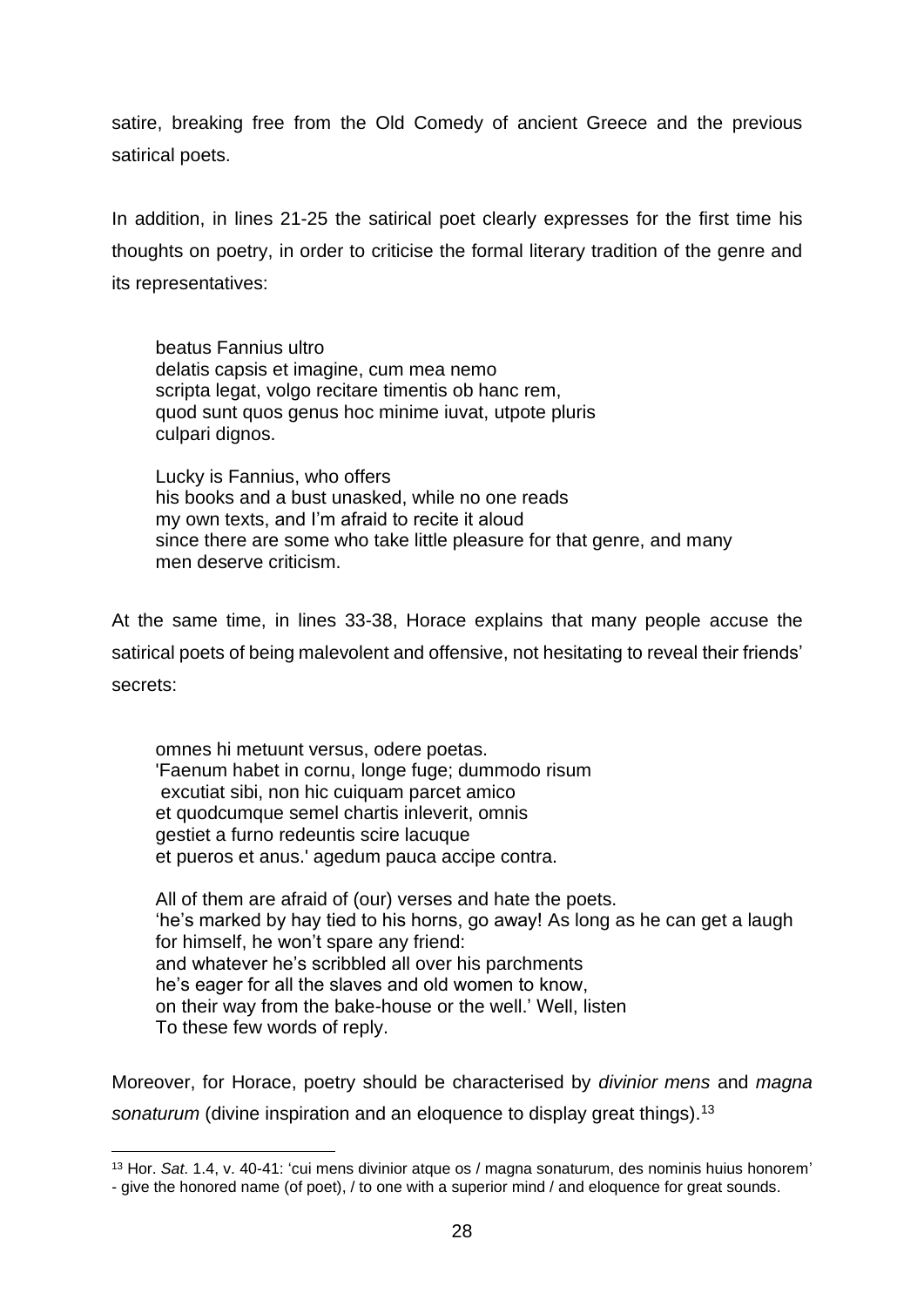In line 105 ('insuevit pater optimus hoc me'- the best father formed me) the motif of Horace's father<sup>14</sup> is introduced as the person who handed down to him the basic principles that shaped his character. In particular, in line 106 the poet concedes that his father taught him to steer clear of all the vices which are the core of satire already mentioned in the previous three poems of the collection ('ut fugerem exemplis vitiorum quaeque notando*' -* by showing me with examples every fault so as to avoid it). <sup>15</sup> However, in lines 137-140, the poet avows that his main frailty, namely his love for writing poetry, cannot be eliminated as it is an integral part of his life:

haec ego mecum conpressis agito labris; ubi quid datur oti, inludo chartis. Ηoc est mediocribus illis ex vitiis unum;

So, I advise myself with my lips tight closed: and when I have free time I play with my writings. It's one of (my) minor failings.

Horace's father has a *sanus* son,<sup>16</sup> close to the Roman model, respected for his character (lines 116-120):

mi satis est, si traditum ab antiquis morem servare tuamque, dum custodis eges, vitam famamque tueri incolumem possum

It is enough for me that I follow

<sup>14</sup> Horace uses this motif also in Satire 1.6 (verses 65-88), where he praises him for the formation of his personality and his education. See also Schlegel 2000: 93 who states that 'Satires 1.4 and 1.6 are the well-known *loci* of Horace's upbringing by his father, told in the context of Horace's relation to Lucilius, his satiric forebear, and to Maecenas, the man conventionally known as Horace's patron. All four figures - father, son, satiric predecessor, and patron are artifacts of the poet's generic construction, dramatis *personae* structured to provide a definition to Horace's satiric art. The freed-man father who so famously raised his son, by hand as it were, serves to organize the relation between Horace and the two figures Horace makes to loom in his poetic life, Lucilius and Maecenas. Paired in their respective poems with Horace's father, Lucilius and Maecenas are given a fatherly relationship to Horace only to be displaced by the biological parent. More remarkably, Horace's biological father emerges from the poems as Horace's poetic father too, and this leaves Lucilius and Maecenas deprived of the poetically crucial role which they seemed bound to assume in the satire and life of the poet.'

<sup>15</sup> Demeas from *The Brothers* of Terence could serve as a model for the poet's father, but in this case the poet does not compose New Comedy or *fabula palliata*. Instead, he writes a satire focusing on the *res* of his art, examining it from different angles of his recent literary past and redefining it in new satirical contexts, which are clearly related to the world of *palliata;* prostitutes, gluttony and scandals are also presented in Horatian satire and comedy. See also Hooley 2007: 51 for further details.

<sup>16</sup> Hor. *Sat*. 1.4.129-130 (ex hoc ego sanus ab illis / perniciem quaecumque ferunt *–* I am free from these things that bring ruin). See also Schlegel 2000: 102.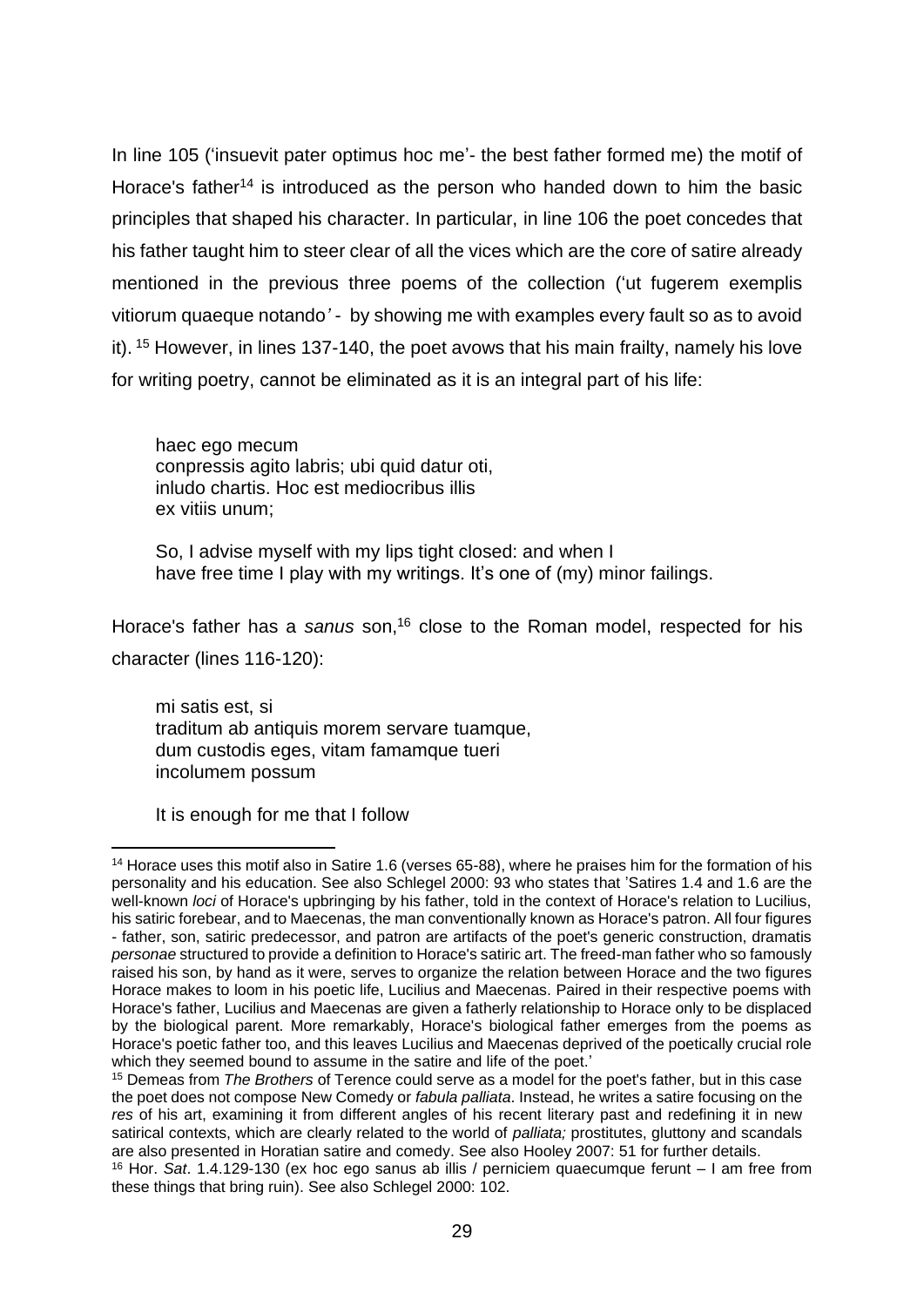the code our ancestors handed down, and while you need a guardian I can keep your life and your reputation safe from harm.

He also protects his son from *vitia*, such as adultery and avarice. This is achieved by the very means of satire, that is, by rebuking all those vices, so as to mentor his child. Therefore, in 1.4, the poet tries to explain, interpret, and define the poetry he composes, giving at the same time the impression that he does not want to employ treacherous speech, because that is exactly his character.<sup>17</sup>

In other words, the focus on his father serves the satirical poet's poetic program, as it allows him to align his satire, which is low style poetry,<sup>18</sup> with Horace's humble and low-profile character in his *Sermones*. <sup>19</sup> The father's model is elaborated by the poet in order to create his own satirical lines and his own poetic framework. It is also an innovative element in the genre of satire, and it is indicative of Horace's own stylistic and thematic novelty. Going one step further, the paternal figure he identifies across his Satires seems more of a literary motif and might not have necessarily corresponded to Horace's father in real life.<sup>20</sup> In my opinion, the satirical poet is also a father, and his *Satires* should be read as paternal advice so that his readers realise their *vitia*. At the same time, he depends on another model (Lucilius), as a child depends on his parents. In other words, Horace is a *pater* because he gives out paternal advice, aligning himself with the literary construction of his own *pater*, as well as with his model Lucilius.<sup>21</sup>

Consequently, Horace in Satire 1.4 rebukes the poetry of his predecessor, who is

<sup>17</sup> Schlegel 2000: 106.

<sup>18</sup> Ruffell 2003: 35.

<sup>19</sup> For further details concerning the portrait of Horace in the first books of his *Satires*, see Gowers 2003: 55-91.

<sup>20</sup> Schlegel 2000: 93.

<sup>&</sup>lt;sup>21</sup> According to Schlegel 2000: 106, 'In Satire 1.4 Horace creates a distance between himself and Lucilius, his literary father, by making his biological father critical to his development as a satirist, endowing the fault-noting habit of satire with a Horatian bent to engender virtue. The actual father is a wedge between Horace and his figurative, literary father Lucilius, and the Roman patriarchal context of this strategy gives Horace's satire a pedigree which enhances his redefined genre. Although the impulse to reject a parent to make space for oneself is consistent with the manner in which Horace treats Lucilius in 1.4, it is vital to recognize the quality of this rejection, that it is done in the context of writing in Lucilius' genre, done in a poem which marks Horace's poetic activity as inside the tradition of the older poet. His rejection of his model coincides with the embrace of his model, and the embrace as well as the criticism is reinforced in the following poem (1.5), a Lucilian *imitatio*.'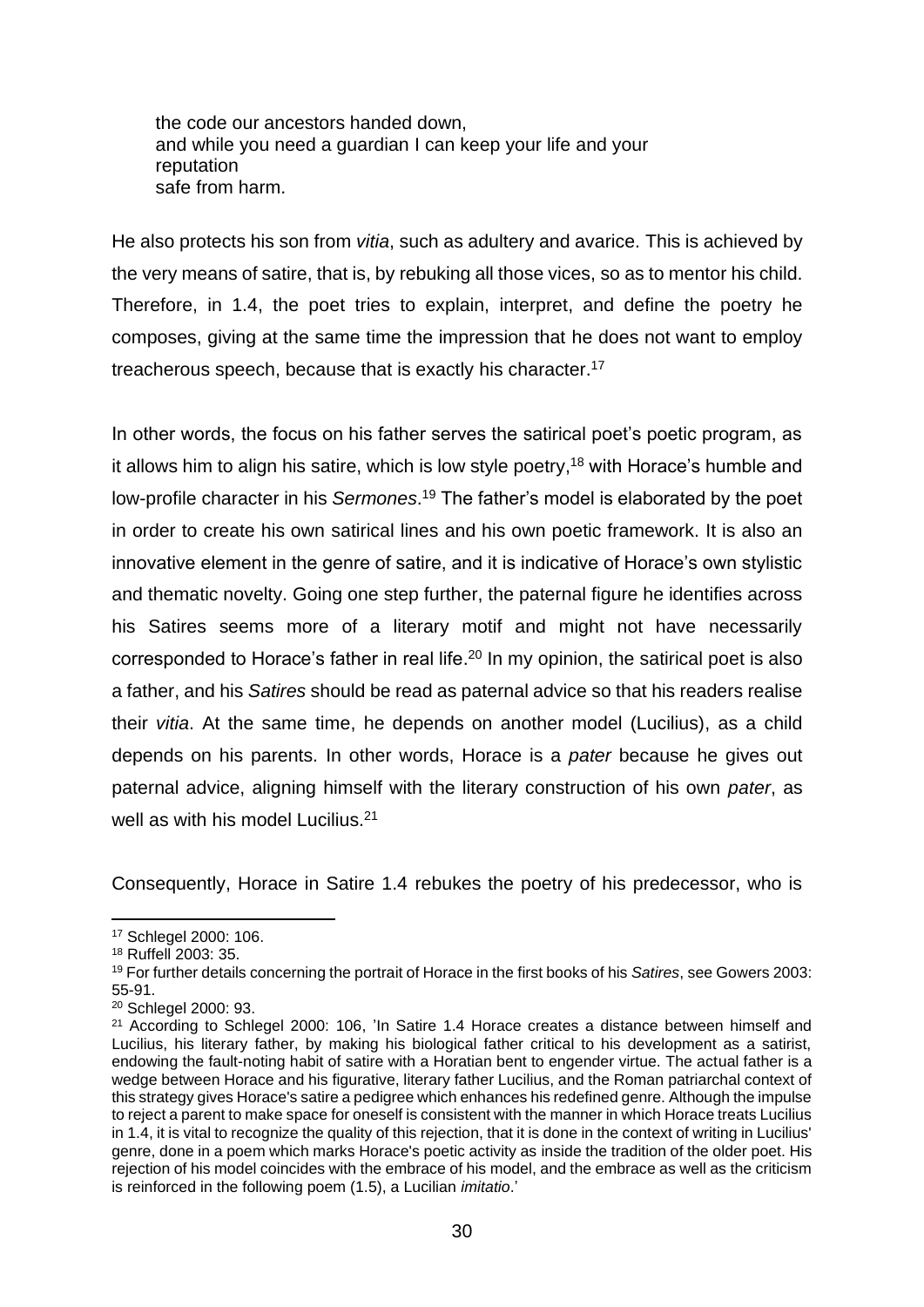noted for the harshness of the language he used in his poetry in order to attack famous personalities of his time, without hesitating to mention their names. Horace on the other hand will avoid criticising famous people by name and will focus on presenting all the common human faults of contemporary Romans.

Going one step further, the main theme of Satire 1.10, the last one of the first book, is the basic characteristics of satire: successful humor, terseness, explicitness, clarity of speech, and refined composition; all this characterises the plain style, as well as oratory (lines 9-15):

est brevitate opus, ut currat sententia neu se inpediat verbis lassas onerantibus auris, et sermone opus est modo tristi, saepe iocoso, defendente vicem modo rhetoris atque poetae, interdum urbani, parcentis viribus atque extenuantis eas consulto. Ridiculum acri fortius et melius magnas plerumque secat res.

Conciseness is needed, so that the thought can run on, without being entangled by words that weigh heavy on weary ears: you also need a style sometimes serious, often witty, suiting somehow the role of orator and the poet, at times the urbane man who controls his strength and parcels it out wisely. Ridicule usually cuts through big problems better, more swiftly, than force.

Satire 1.10 is a didactic and programmatic poem, $^{22}$  as it focuses on the proper way of writing a satire. Through this satire, Horace responds to his detractors, who accused him of rebuking Lucilius, his predecessor, in 1.4. More precisely, the poet's criticism against Lucilius is here quite different from those in Satire 1.4; fulfilling his earlier promise (1.4.63: 'alias, iustum sit necne poema'- it will be right to see if this genre is poetry another time), he now emphasises not the social repercussions of satire, but instead its stylistic faults. While he claims credit for praising Lucilius' caustic wit (1.10.3–4: '*sale multo urbem defricuit'-* he lashed well the city with lots of salt), he still deplores his messy composition and accuses him of his uninhibited mixture of Greek and Latin words (1.10.20–1: 'at magnum fecit, quod verbis graeca latinis / miscuit' *–* he did something important, as he mingled Greek with Latin words).

<sup>22</sup> Gowers 2012: 304.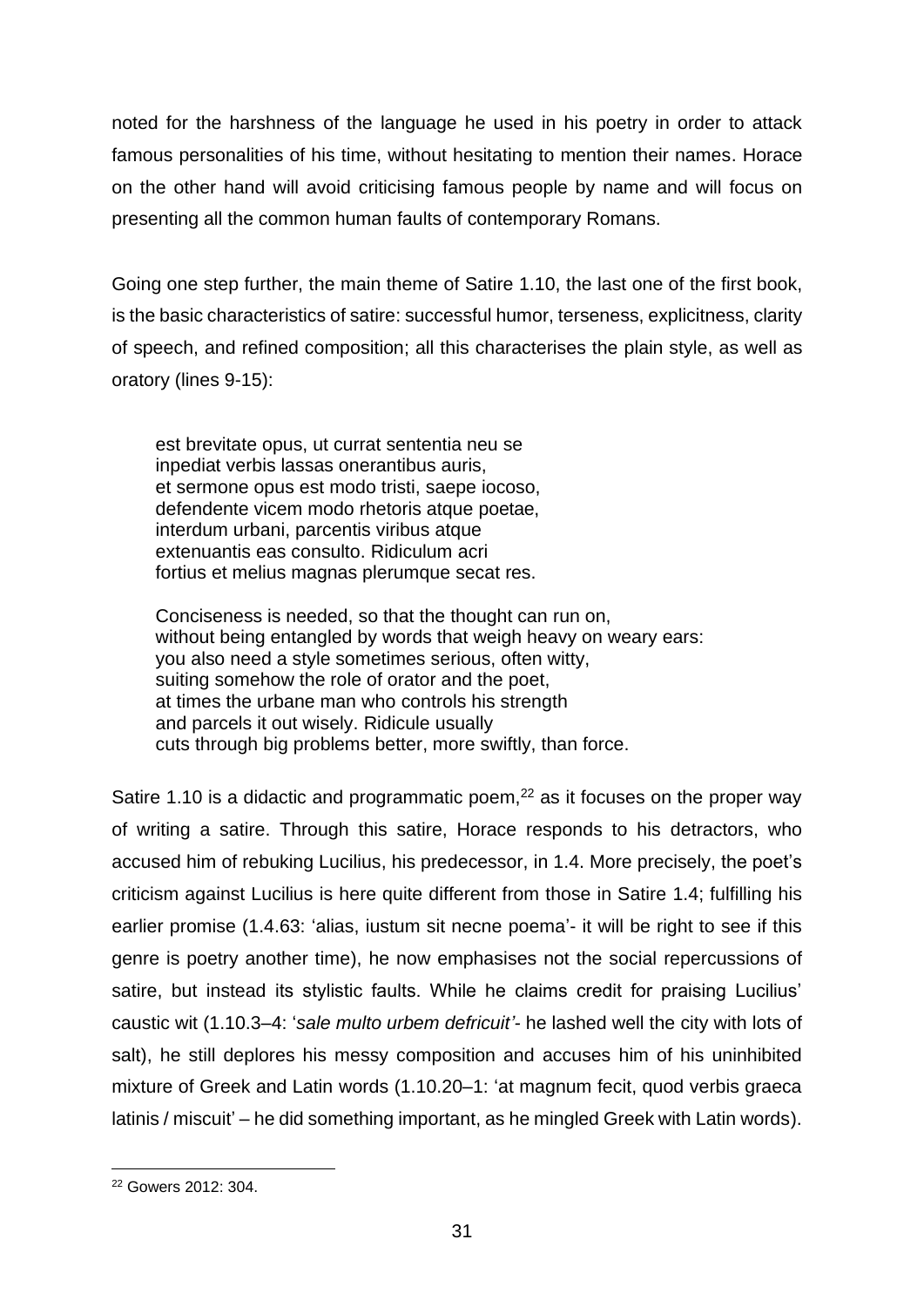In lines 64-71, Horace essentially highlights the conflict between two satirical approaches, while acknowledging to his forerunner his contribution to the formation of the genre and the vigor of his satirical speech:

fuerit Lucilius, inquam, comis et urbanus, fuerit limatior idem quam rudis et Graecis intacti carminis auctor quamque poetarum seniorum turba; sed ille, si foret hoc nostrum fato delapsus in aevum, detereret sibi multa, recideret omne quod ultra perfectum traheretur, et in versu faciendo saepe caput scaberet vivos et roderet unguis.

Let's agree, I can say,

Lucilius was pleasant and witty, more polished than a maker of rough forms the Greeks never touched and than the crowd of older poets: but he, had he happened to be destined to live in our age, he would have rubbed away too, cutting out whatever was less than perfect, scratching his head as he wrought his verses, and often biting his nails to the quick.

In particular, the poet equally aims to project his literary manifesto and the principles of his own satire. In other words, in contrast to 1.4, he recognises in 1.10 Lucilius' satirical vigor, but considers that his style is not successful, since his lack of stylistic refinement did not appeal to the literary taste of Horace's contemporaries. Horace on the other hand imitates Callimachus, as he prefers indiscriminate publicity, vanity and stylistic impurity in a kind of poetry that will be praised by the few and demanding ones. <sup>23</sup> He also believes that humour is preferable to Lucilius' coarse rebuke; furthermore, in line 20 he criticises the imitators of the *poetae novi*, as well as poets who mingle both Greek and Latin linguistic elements ('at magnum fecit, quod verbis graeca latinis miscuit' - and it was a great achievement to blend Greek and Latin).

In particular, in line 32 ('vetuit me tali voce Quirinus' - Quirinus forbade me to do so with such words) the motif of the dream is introduced.<sup>24</sup> However, Horace sees here

<sup>23</sup> Gowers 2012: 305.

<sup>24</sup> Gowers 2012: 322.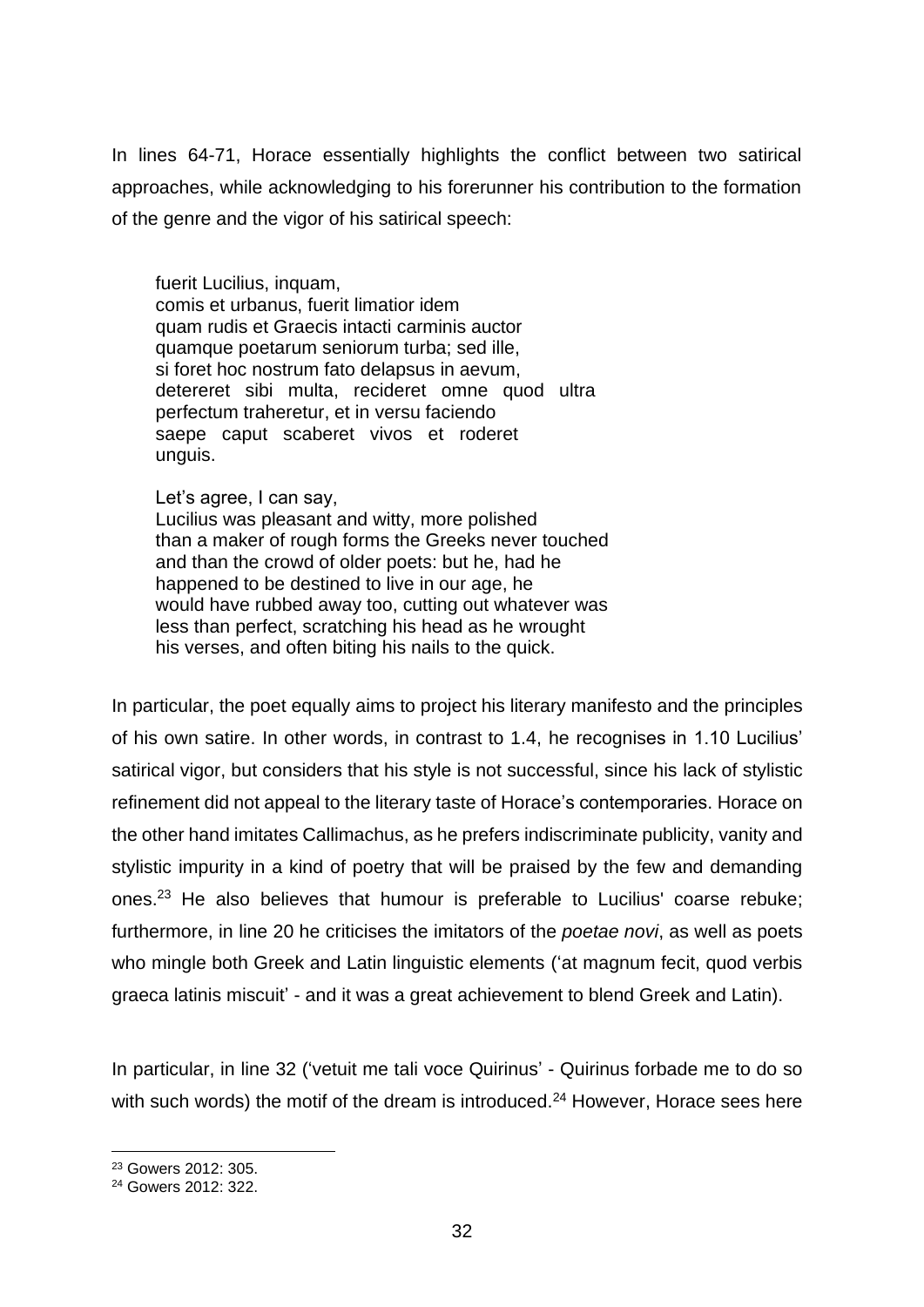Quirinus, a Roman god identified with the deified Romulus and not someone from ancient Greek mythology. I believe that Quirinus, the 'father' of Romans, has here the admonitory role of Horace's father or the poetic god Apollo as satiric muse (4.124 *uetabat-* prohibited), advising the composition of Latin verses.<sup>25</sup> Nonetheless, Horace's dream alludes to the encounters of Callimachus (fr.1.21-4) and Virgil (*Eclogues*) with Apollo. In the first case, Apollo appears in order to ask Callimachus to keep the delicate Muse *(λεπταλέη μοῦσα)* in his poetry (fr.1.21-4 Pf.), <sup>26</sup> urging him in this way to write refined verses: $27$ 

Καὶ γὰρ ὅτε πρώτιστον ἐµοῖς ἐπὶ δέλτον ἔθηκα γούνασιν, Ἀπόλλων εἶπεν ὅ µοι Λύκιος: Ἀοιδέ, τὸ μὲν θύος ὅττι πάχιστον θρέψαι, τὴν Μοῦσαν δ' ὠγαθὲ λεπταλέην.

Indeed, when I first placed a tablet on my knees, Lycian Apollo said to me: poet, feed the victim to be as fat as possible but, keep, dear, the Muse slender.<sup>28</sup>

Moreover, Apollo appears in the sixth book of Virgil's *Eclogues* (lines 3-5), grasping the poet's ear, in order to urge him to compose well-elaborated and refined poetry:<sup>29</sup>

Cum canerem reges et proelia, Cynthius aurem vellit, et admonuit: "Pastorem, Tityre, pinguis pascere oportet ouis, deductum dicere carmen."

When I sang about kings and battles the Cynthian grasped my ear and warned me: 'Tityrus, a shepherd should feed fat sheep, but sing a slender song.'

'Like Apollo in Callimachus, if not in Virgil, Quirinus speaks in homely language, although his second verse, with its combination of alliteration and a ponderous concatenation of long syllables, evokes and parodies the style of earlier Roman

<sup>25</sup> See also Gowers 2012: 322 for further reading.

<sup>&</sup>lt;sup>26</sup> For the ancient text, see Pfeiffer 1953.

<sup>&</sup>lt;sup>27</sup> This dream is rather numinous, comparing to the late-night wet dream in Satire 1.5 (1.5.84: 'immundo somnia visu' - dream plenty of sordid visions).

<sup>28</sup> The translations of the Ancient Greek fragments are my own.

<sup>29</sup> Zetzel 2002: 39. For the Latin text of Virgil's *Eclogues*, see Fairclough 1974.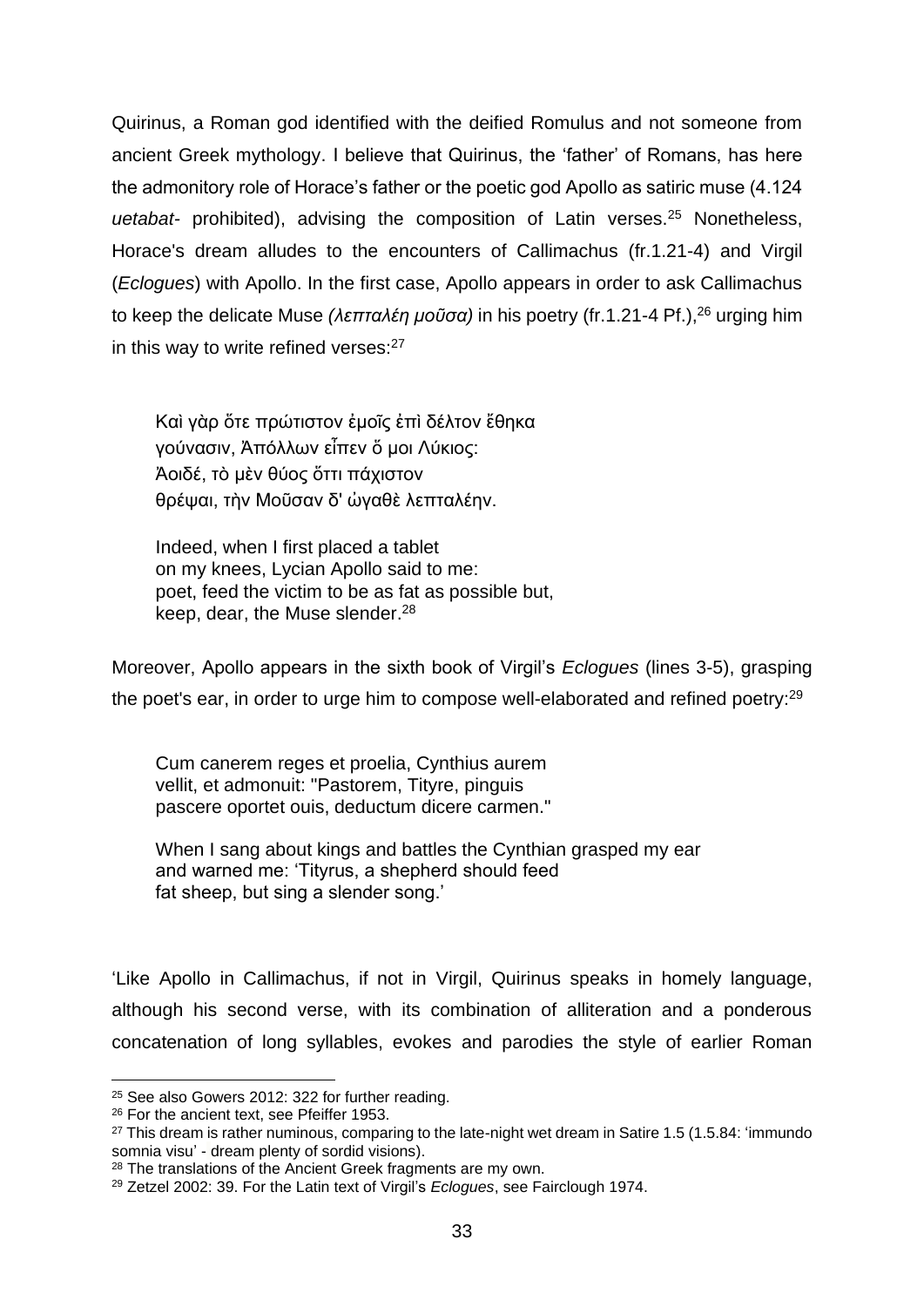poetry.' <sup>30</sup> However, the differences of the Horatian Quirinus from the epiphany of Apollo in the other two poets are even more apparent: in place of the opposition between long and short poetry is a contrast between Greek and Latin verses as far as the poetic composition is concerned.

For instance, the choice of the word *versiculos* in line 58 is neoteric ('versiculos natura magis factos et euntis' *-* whether it was the harsh nature of his themes that denied him verses more finished and smoother in their flow)*,* but at the same time it parodies the neoteric style. More precisely, as Zetzel (2002) claims: 'The response to his putative critics has two equally important elements: he rejects Lucilius for his style, but he rejects Hermogenes and the *simius* for their content (1.10.17-19):

quos neque pulcher Hermogenes umquam legit neque simius iste nil praeter Calvum et doctus cantare Catullum.

Those whom pretty Hermogenes never reads, nor that skillful ape in singing Catullus and Calvus.

They have not read the great comic poets; what they admire in Lucilius (clearly his diction and wit, not merely his use of Greek words) is misguided, while they ignore the grand substance of his poetry. Again, the dream of Quirinus makes the important point: Roman substance and elegance of Roman diction are to be sought, and neither the less felicitous aspects of earlier Roman poetry nor the imitation of the Greeks is admirable.' 31

In other words, in this case, I believe that the poet becomes Callimachean and anti-Callimachean at the same time; Horace decides to choose as a poetic starting point his influence by Callimachus, but he does not hesitate to attach Hellenism. Therefore, the word *luteum* in line 37 characterises Lucilius' style, which is far from that of Callimachus.<sup>32</sup>

<sup>30</sup> Zetzel 2002: 40.

<sup>31</sup> Zetzel 2002: 42.

<sup>32</sup> See also the description of Euphrates in the Hymn to Apollo of Callimachus, lines 108-109 ('Ἀσσυρίου ποταμοῖο μέγας ῥόος, ἀλλὰ τὰ πολλά / λύματα γῆς καὶ πολλὸν ἐφ᾽ ὕδατι συρφετὸν ἕλκει' - the flow of the Assyrian river is huge, but it drags so much / filth and debris from the land in its water).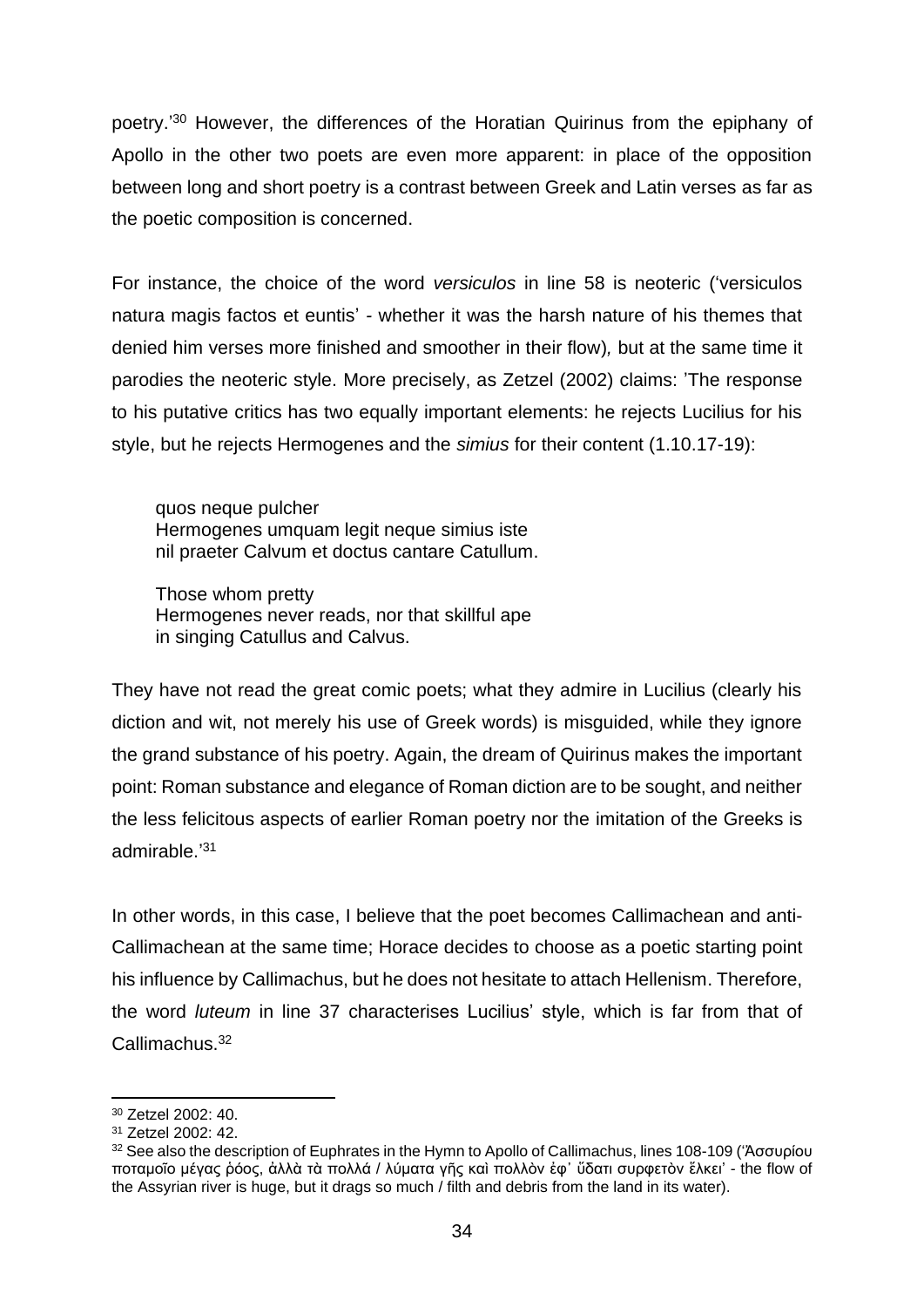Then, in line 66, he recognises the predecessor's contribution in the formation of a non-Greek poetic genre ('Graecis intacti carminis auctor' *-* a maker of rough forms the Greeks have never touched), although Lucilius used a lot of Greek words in his verses; he also emphasises that the nature of his poetic art and his lack of stylistic refinement are far from the prevailing aesthetics of Horace's time. In the end, the satire acquires an advisory tone again, urging the other poets to prefer the few and cultured readers, such as Virgil, Varius, Maecenas, and Messala, rather than the ignorant mob (lines 81-90):

Plotius et Varius, Maecenas Vergiliusque, Valgius et probet haec Octavius optimus atque *Fuscus et haec utinam Viscorum laudet uterque ambitione relegata. te dicere possum, Pollio, te, Messalla, tuo cum fratre, simulque vos, Bibule et Servi, simul his te, candide Furni, conpluris alios, doctos ego quos et amicos prudens praetereo, quibus haec, sint qualiacumque, adridere velim, doliturus, si placeant spe deterius nostra.*

Let Plotius praise me, as well as Varius, Maecenas, Virgil, Valgius, and the best of men Octavius and Fuscus: let the Viscus brothers praise! And I can name you Pollio, without flattery, and you, and your brother, Messalla, and you, Bibulus, Servius, and you my honest Furnius, and many another learned friend, I deliberately omit: and I'd like these verses, such as they are, to please them, grieved if they enjoy them less than I hope.

This perception essentially leads to the *σφραγίς* οf this specific work (line 92*:* 'i, puer, atque meo citus haec subscribe libello' *-* go, boy, quickly, add these lines to my little book*)*. The poetic collection of *Satires* is called *libellus* by the poet himself, following Catullus' model (Cat.1.1-2: 'Cui dono lepidum novum labellum / arida modo pumice expolitum?' *-* To whom do I give this new little book of wit / just polished off with dry pumice?)*,* in order to highlight in this way his literary identity.<sup>33</sup>

<sup>33</sup> Gowers 2012: 338.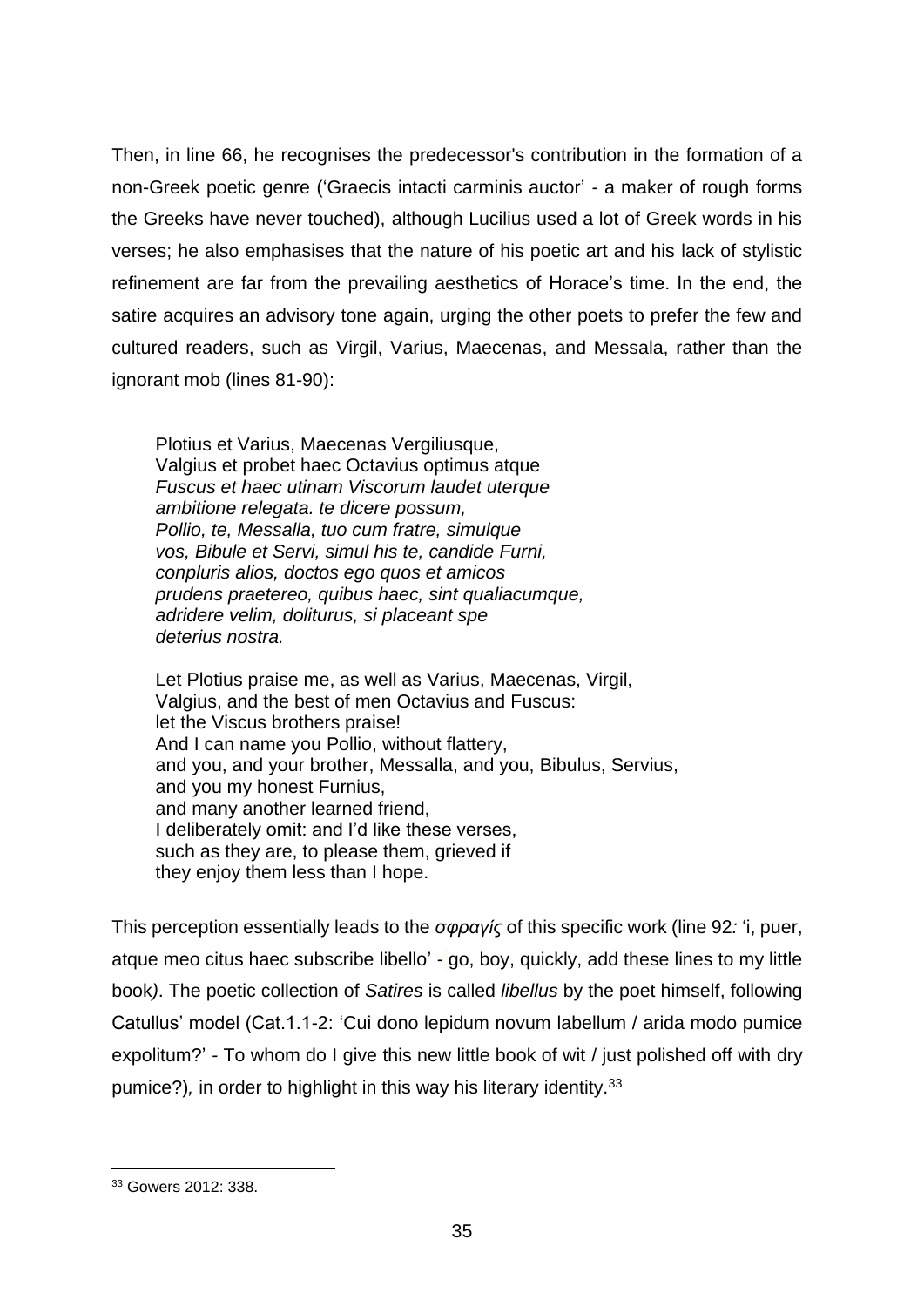Likewise, in Satire 1.10 Horace proves that he is a poet whose preference for short verses in poetry fits perfectly with Maecenas' eclecticism.<sup>34</sup> In Maecenas' circle, he discovers an ideal environment which allows him to compose a poem addressed to a limited audience, and not the ignorant mob (lines 83-92). At the time Horace was no longer one of Maecenas' friends or a moralist in the context of the diatribe, but a master of a literary genre who knew well what kind of audience he aimed at, as well as the objectives of his writing, the poet's *ars saturica*. 35

In general, in Satire 1.10 the poet recognises Lucilius' contribution in the formation of a non-Greek poetic genre, as well as his lack of refinement in style. It is also a satire about poetic art that presents Horace's *ars poetica* and his intertextual dialogue with Callimachean aesthetics. He prefers a short verse poetry, addressed to a limited but *doctum* audience.

Finally, in 2.1, Lucilius' example does not appear so as to criticize him, but in order to highlight the toils and dangers that those who decide to engage in writing satire must face through the conversation between the poet and Trebatius. At the outset of the second book of his *Satires,* the poet refers directly to Lucilius' way of writing, as in 1.4 and 1.10, and indirectly promises to write elegantly composed poems, which will be approved even by Caesar; having this promise in mind, the reader moves onto the remaining satires of the second book. $36$  In other words, 2.1 is a perfect introduction and preparation for the subtle irony apparent in the following satires, where Horace's character, thoughts, and attitudes are highlighted only implicitly.<sup>37</sup>

However, the poet announces in 2.1 that he has a new social position, since he states that he is no longer only Maecenas' friend, but Caesar's as well. In lines 28-29, he even refutes the notion that he is recruited to write what might be pleasant to his friends, not only by not composing poetry exalting Caesar, but also by promoting his poetry as a form of self-presentation ('me pedibus delectat claudere verba Lucili ritu / nostrum melioris utroque' - my delight is to imprison words in poetic meter,

<sup>34</sup> Gowers 2012: 334.

<sup>35</sup> Oliensis 1998: 39.

<sup>36</sup> Harrison 1987: 52.

<sup>37</sup> Harrison 1987: 52.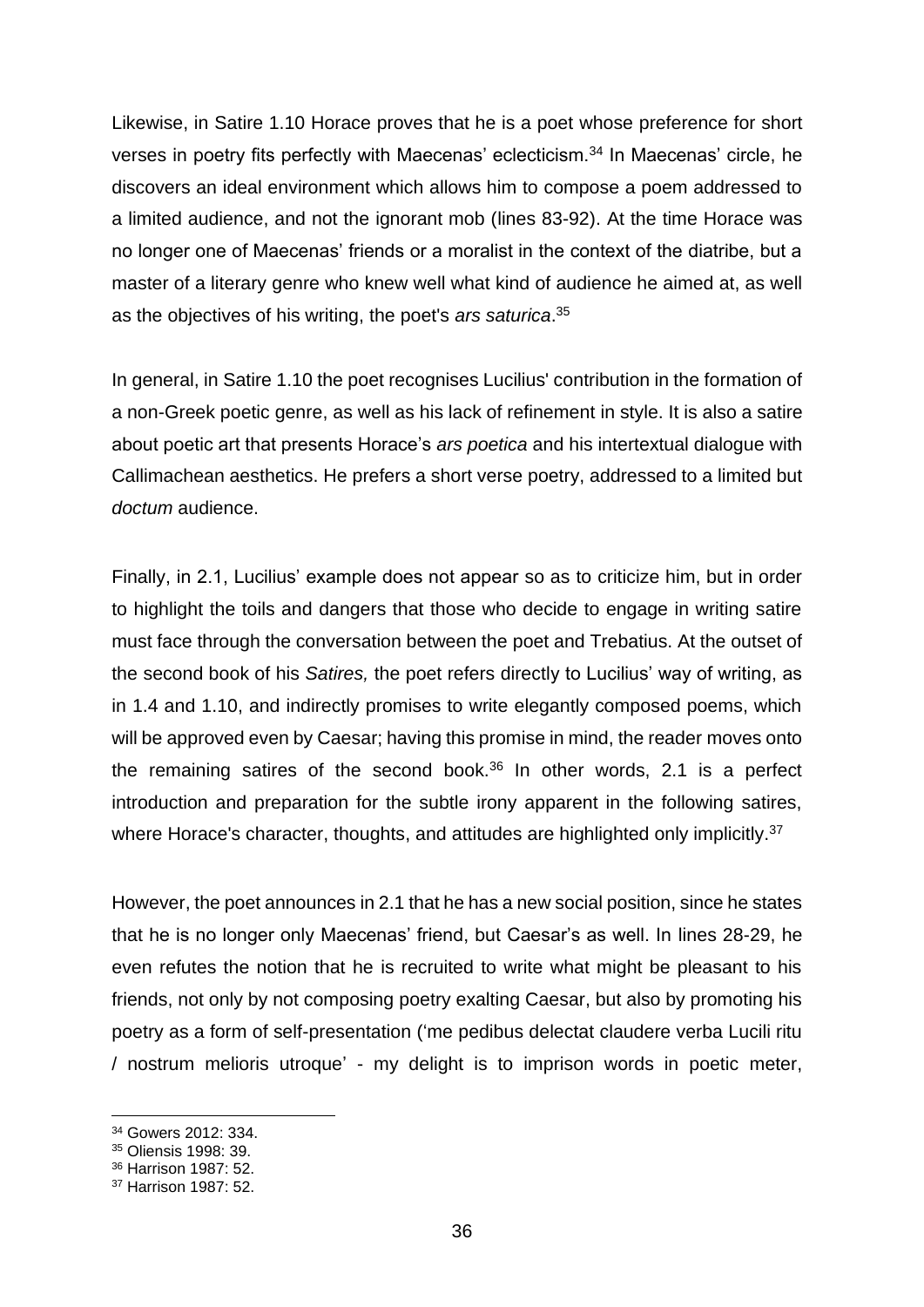like Lucilius / a better man than either of us)*.* The motivation for his writing is therefore not external (to please his friends), but internal (he composes because he is a writer).<sup>38</sup>

Nevertheless, in lines 32-33 the simile ut omnis / votiva pateat veluti descripta tabella vita senis (so the whole life of an old poet lies open to view, as if it were depicted on a votive tablet) is used ambiguously by the poet, not only to allude to Lucilius' poetic writing, but also to highlight the contradiction between Horace's writing endeavor and that of his predecessor.<sup>39</sup> In other words, Horace wants to underline the superiority of his own satire, which is a literary work of art, as compared to that of Lucilius. Besides, as mentioned above, 2.1 is a little sharper and more virulent than the rest of his *Sermones*, so it is possible that Horace, full of confidence after writing his first book, wants to defend, even in an indirect way, his creation and show how he keeps his distance from previous satirical poets. In my opinion, this phrase is therefore deliberately ambiguous in the poem, as the poet does not aim either to directly condemn nor clearly praise a particular way of writing. The reader, however, may infer for themself what exactly is implied by Horace, depending on the perspective he chooses to present his own satirical poetry in relation to the previous tradition; this allusive way of writing is also typical of the literary genre of satire.

Going one step further, this simile gives us the impression that poetry was for him the 'canvas' of his life; through his prolixity, he managed to fit it in 30 books. With these lines, at first glance Horace shows that Lucilius' satires were a "vivid" public document, like a votive tablet, through which he wished to highlight his need to escape from the toils of his daily life. The tablets, which served as tributes to the gods mainly in the context of fulfillment of an oath, were usually deposited by people in temples, in order to show gratitude to deities for various benefits towards them or for a dangerous situation which has previously been avoided. Nevertheless, they are not literary works; on the contrary, they have little, if any, literary value.

<sup>38</sup> Oliensis 1998: 44.

<sup>39</sup> Harrison 1987: 49.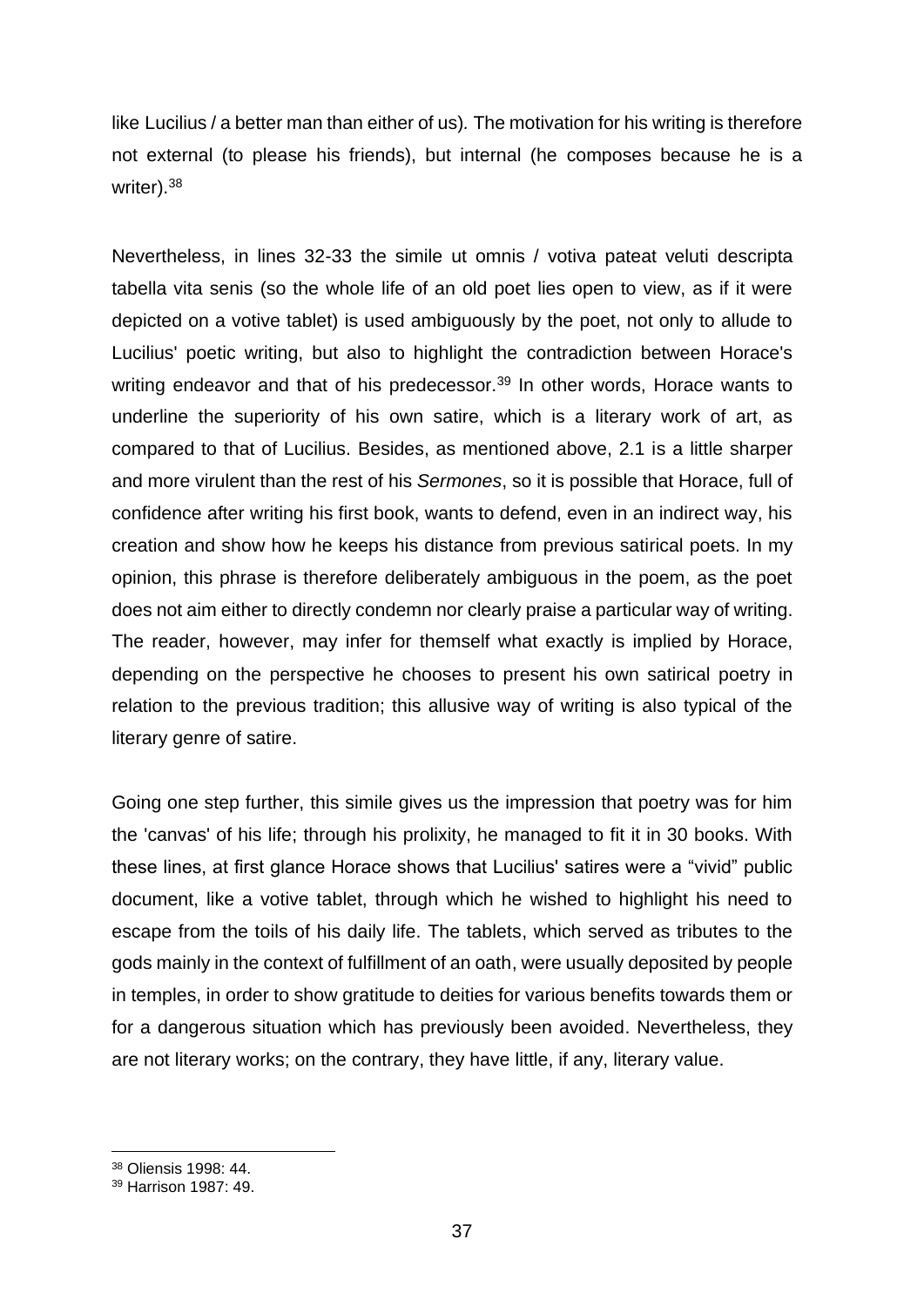Therefore, Lucilius' books probably prove that his work is not a literary masterpiece, since he was no better than a stone craftsman, who accumulated images of his own *arcana* for the sake of his audience, without achieving a particularly impressive aesthetic result. However, in my opinion, there is one last element in this simile concerning the art of satire: in the *tabulae votivae* a great literary effect may not be achieved, but information can be found about the daily life of that time; likewise, satire is a low-style poetry, which nevertheless aims to depict the truth of everyday life. $40$ 

At the same time, I believe that from the dialogue between the two interlocutors in 2.1, the major difference between the two books may be inferred; in the first, the poet converses directly with the audience in order to express his thoughts and complaints, while in the second, the satires function as private conversations between the poet and another person. In lines 35-59, Horace, alluding to Lucilius, starts talking about himself, as befits the context of the genre, since one of the features of satire is to give the impression that the poet adds autobiographical elements to his work; however, Horace does not do this (lines 34-39):

sequor hunc, Lucanus an Apulus anceps; nam Venusinus arat finem sub utrumque colonus, missus ad hoc pulsis, vetus est ut fama, Sabellis, quo ne per vacuum Romano incurreret hostis, sive quod Apula gens seu quod Lucania bellum incuteret violenta.

I follow him, Lucanian or Apulian: since colonists in Venusia plough the border, sent there, as the old tale goes, when the Samnites were expelled, so no enemy could assail the Romans across the gap if Apulian or Lucanian race threatened violent war.

In lines 4-6, Trebatius' advice to the poet is to give up writing satire altogether ('Trebati / quid faciam? praescribe. quiescas. ne faciam, inquis / omnino versus?' aio' - Hor.: Give me advice, Trebatius. What am I to do? Treb. Take a rest. Hor. Not write verses at all, you mean ? Treb. Yes). This shows in turn the difficulty of the

<sup>40</sup> Harrison (1987): 49.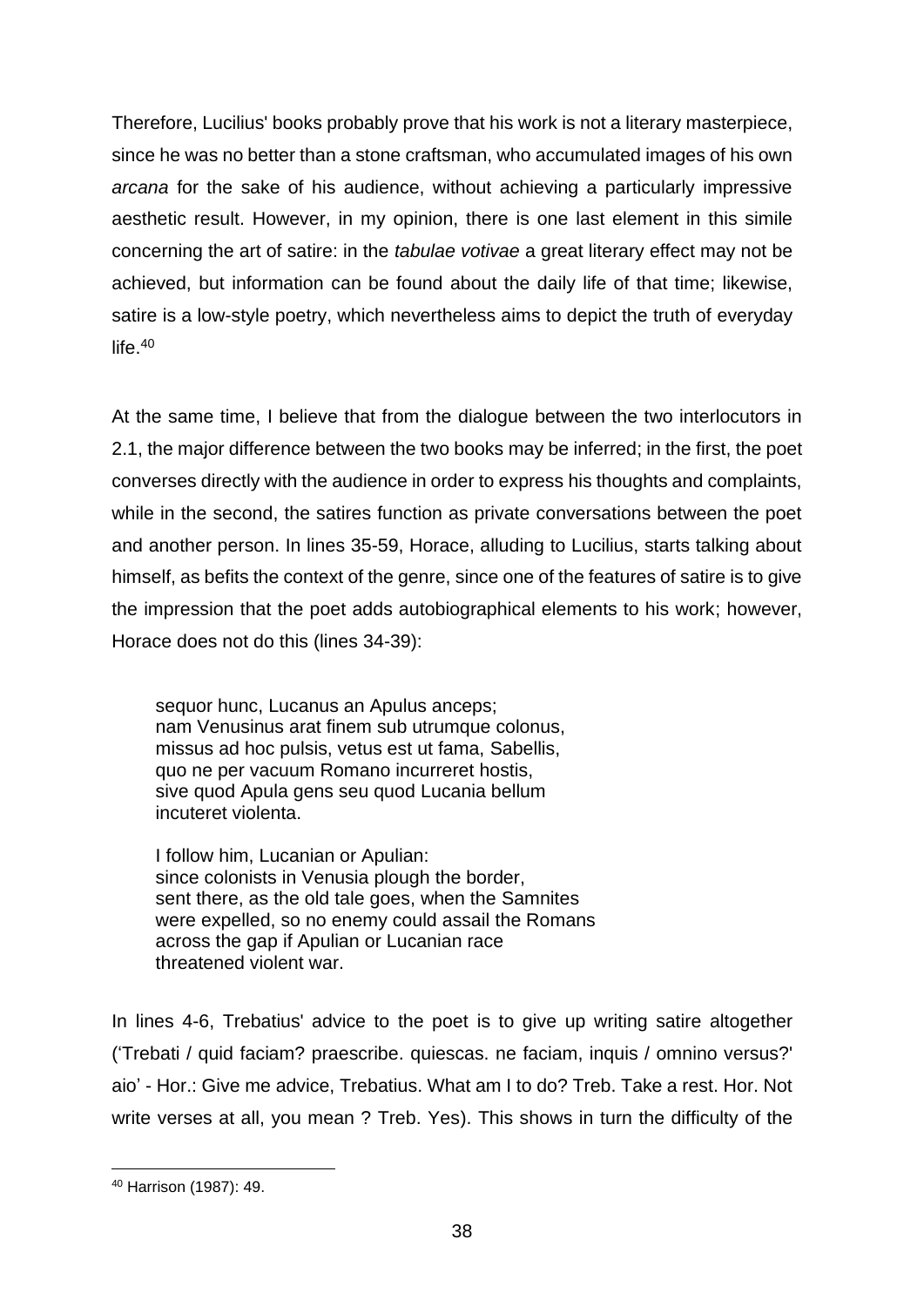endeavor shortly after the Battle of Actium, since the targets of Horace's satire mentioned are people without prestige. On the contrary, Lucilius attacks well-known political figures (e.g. Metellus in fragments 676M and 677M in the 26<sup>th</sup> book of his *Satires*).

In lines 74-78, Horace also claims that his friends are as important as Lucilius, perhaps even more:

quidquid sum ego, quamvis infra Lucili censum ingeniumque, tamen mecum magnis vixisse invita fatebitur usque invidia et fragili quaerens inlidere dentem offende solido—nisi quid tu, docte Trebati, dissentis.

Whatever I am, however far, in rank or wit, below Lucilius, envy, reluctantly, must admit I lived among great men, and trying to bite on something soft she'll sink her teeth in what's solid. But maybe you, wise Trebatius, disagree.

Νonetheless, he has nothing to fear (lines 39-46):

sed hic stilus haud petet ultro quemquam animantem et me veluti custodiet ensis vagina tectus. quem cur destringere coner tutus ab infestis latronibus? o pater et rex Iuppiter, ut pereat positum robigine telum nec quisquam noceat cupido mihi pacis! at ille, qui me conmorit—melius non tangere, clamo flebit et insignis tota cantabitur urbe.

But my stylus will never harm a living soul, of my free will, but it will only defend me, like a sword laid up in its sheath. Why would I try to draw it, when I'm safe from dangerous thieves? O king and father, Jupiter, let my weapon be vanished because of rust, let no one harm me, the lover of peace! But the one who provokes me- better not touch (me), I scream!- will suffer and his blemishes will be sung throughout the whole city.

In other words, his satirical pen ('*stilus'*) functions as a defensive weapon and a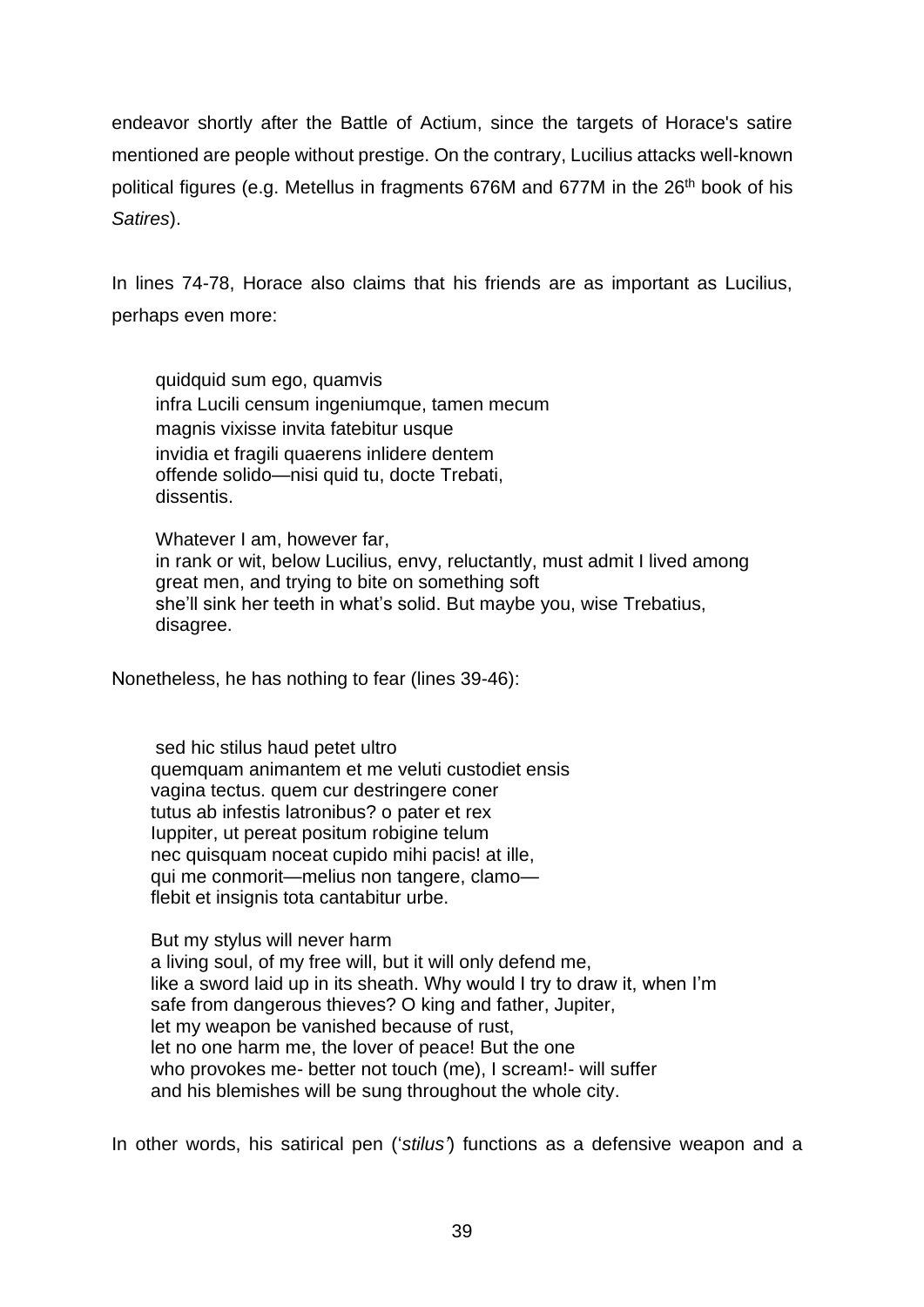means of self-defense for him *(stiletto)* and not as a tool to compose virulent satire.<sup>41</sup> He declares that he wants to be peaceful but absolutely still communicates threat in line 45 ('melius non tangere') against anyone who will try to disparage him; <sup>42</sup> likewise, he projects his own way of writing as mild rather than harsh, proper to Horace's peaceful character, as he uses his pen as a defensive, but not offensive weapon.

Trebatius, as a representative of the old school before the Battle of Actium, worries about his client and tries to persuade him with a clever legal argument, first to give up writing poetry altogether (*status coniecturalis*), then compose an epic praising Augustus (*status definitionis*) and write a toned down satire (*status qualitatis*).<sup>43</sup> However, Horace in the lines 83-84 humorously manages to parody his indictment based on the laws of the Twelve Tables and even argue for himself how he writes verses with integrity, deserving Caesar's praise ('esto, siquis mala; sed bona siquis / iudice condiderit laudatus Caesare?' - whatever, if they are ill verses: but if they are good and praised by Caesar?). Therefore, he shatters Trebatius' argument that his punishment will be similar to that imposed on those who compose malevolent poems ('*mala'* - morally bad and aesthetically tasteless). For this reason, it seems that, at the end of 2.1, Horace appears full of confidence. Holding Lucilius' sword and with Caesar's favor, he no longer has to fear anyone, even the death sentence that may result if he is accused of the composition of *mala carmina* and violation of the laws of the Twelve Tables.<sup>44</sup>

In other words, Horace in Satire 2.1 returns to the more traditional, Lucilian satires of the first book of his *Sermones* and introduces us perfectly to the dramatic ironies of the remaining satires of the second Book, in which, for the most part, the thoughts and attitudes of Horace emerge only indirectly.

To sum up, it is observed that the poet evolves and comes out, for a while, from silence, in order to promote his literary manifesto. In 1.4, he rebukes Lucilius for his

<sup>43</sup> Freudenburg 2004: 106.

<sup>41</sup> Schlegel 2010: 261.

<sup>42</sup> See also lines 117-118 in Satire 2.7, where Davus' remarks enrage Horace, who in turn threatens to send him to a Sabine farm if he does not stop accusing him, reminding him in this way that everything should be done in moderation ('ocius hinc te ni rapis / accedes opera agro nona Sabino' - if you don't take yourself off in a minute, you'll become the ninth slave on my Sabine farm).

<sup>44</sup> Freudenburg 2004: 108.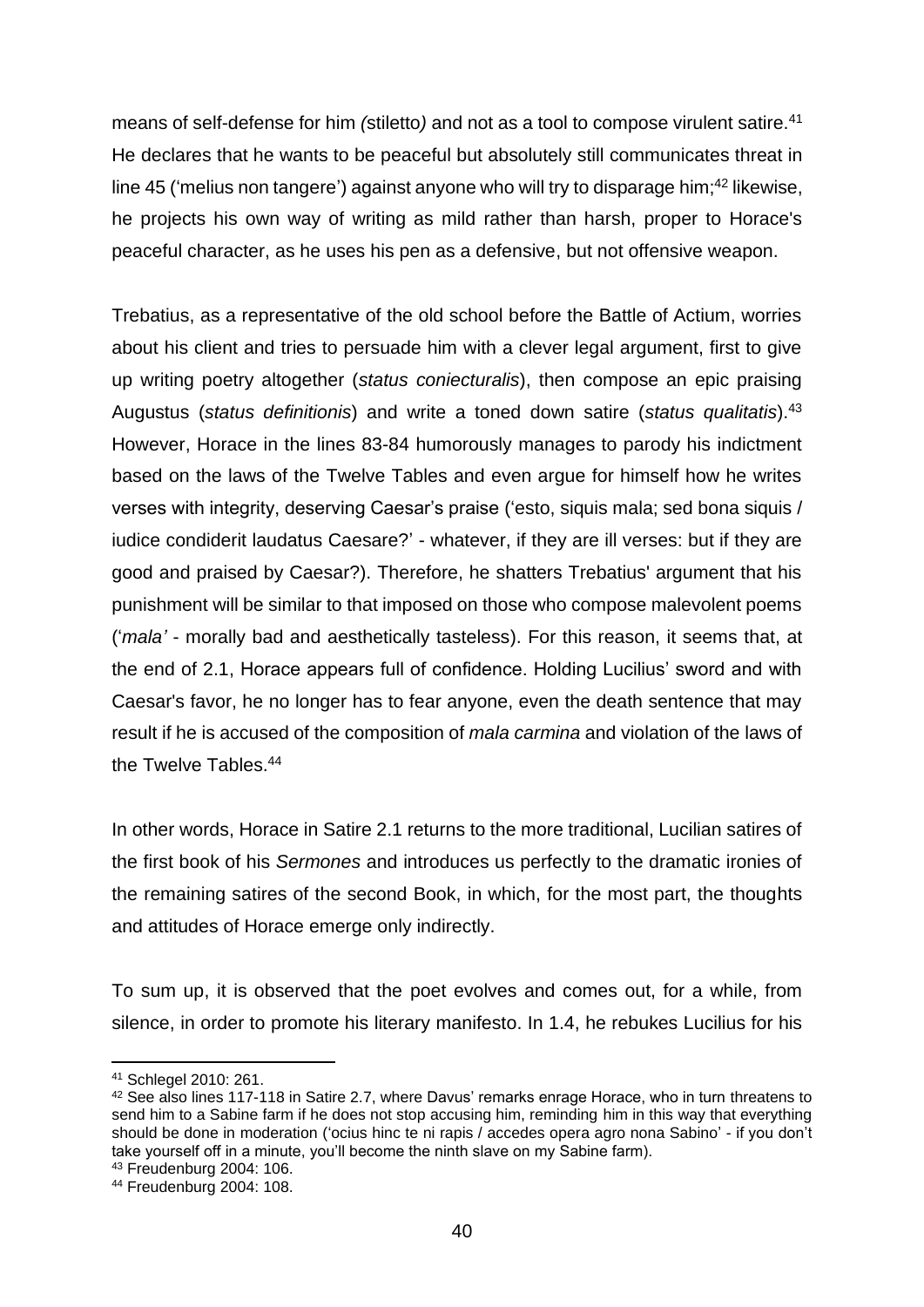lack of stylistic refinement and his low style. This Satire is also well-known for Horace's reference to his upbringing by his father, told in the context of the poet's relation to Lucilius. The freed-man father serves to organize the relation between Horace and his literary 'father', Lucilius, while Horace at the same time is also a 'father' for his readers who tries to teach them how to avoid all the human *vitia* that are presented in his *Sermones*. Going one step further, in 1.10 he acknowledges the contribution of his forerunner in shaping the genre of satire in relation to Old Comedy; at the same time, he highlights the basic principles that should recur in satirical poetry of his time. Finally, in 2.1 the satirical poet of the first book sets the goals of the second one through its dialogue with the law-abiding Trebatius. In this case, Horace uses Lucilius as a striking *exemplum* that depicted his life in his poetry, while at the same time, the poet, full of confidence, emphasises the virtues of his own writing and his love for composing satirical poems. In other words, the *ars saturica* of Horace is apparent in these three poems, which function as an essay on poetics and prove that the poet managed to differentiate himself from his predecessor, without avoiding an intertextual *ludus* with Lucilius' *Satires*.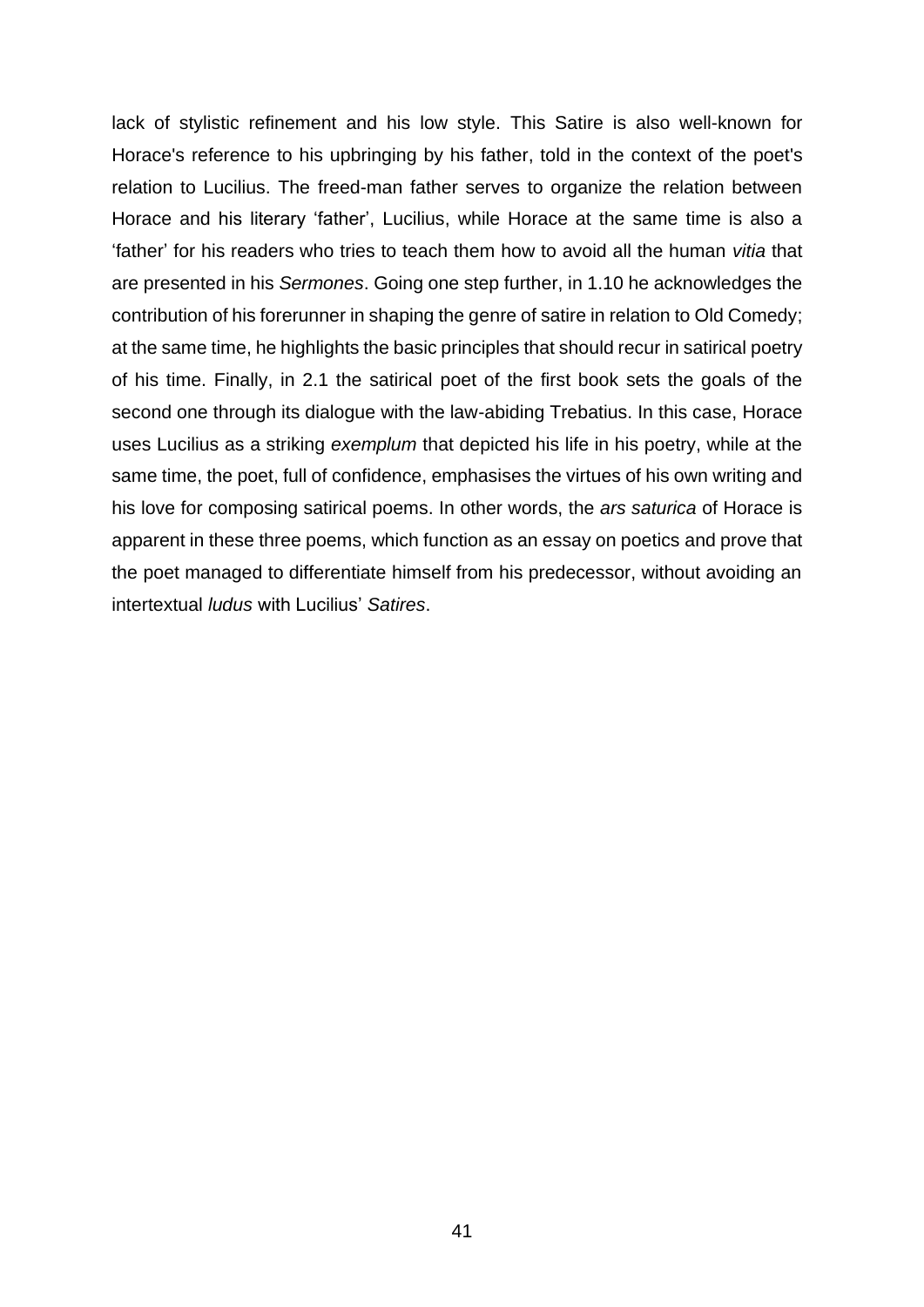## **Bibliography**

Cucchiarelli, A. 2001. La satira e il poeta: Orazio tra Epodi e Sermones. Biblioteca di "Materiali e discussioni per l'analisi dei testi classici" 17. Pisa: Giardini.

Davis, G. (ed.) 2010. A Companion to Horace. Oxford: Blackwell.

Fairclough, H.R. (tr.) 1929. Horace: Satires, Epistles and Ars Poetica (Loeb Classical Library No. 194). Cambridge, MA: Harvard University Press.

Fairclough, H.R. (tr.) 1974. Virgil: Eclogues, Georgics, Aeneid I-VI (Loeb Classical Library No. 63). Cambridge, MA: Harvard University Press.

Freudenburg, K. 2004. Satires of Rome: Threatening Poses from Lucilius to Juvenal. Cambridge: Cambridge University Press.

Freudenburg, K. 2005. 'Introduction: Roman Satire', in Freudenburg (ed.), 1-30.

Freudenburg, K. 2005. The Cambridge Companion to Roman Satire. Cambridge: Cambridge University Press.

Gowers, E. 2003. 'Fragments of Autobiography in Horace Satires 1'. Classical Antiquity 22, 55-91.

Gowers, E. 2012. Horace: Satires Book 1. Cambridge: Cambridge University Press.

Harrison, G. 1987. 'The Confessions of Lucilius (Horace, Sat 2.1.30-34): A Defense of Autobiographical Satire?'. Classical Antiquity 6, 38-52.

Harrison, S.J. 2007. The Cambridge Companion to Horace. Cambridge: Cambridge University Press.

Hooley, D.M. 2007. Roman Satire. Oxford: Blackwell.

Muecke, Fr. 1993. Horace: Satires II. Warminster: Aris & Phillips.

Muecke, Fr. 2005. 'Rome's First Satirists: Themes and Genre in Ennius and Lucilius, in Freudenburg (ed.), 33-47.

Oliensis, E. 1998. Horace and the Rhetoric of Authority. Cambridge: Cambridge